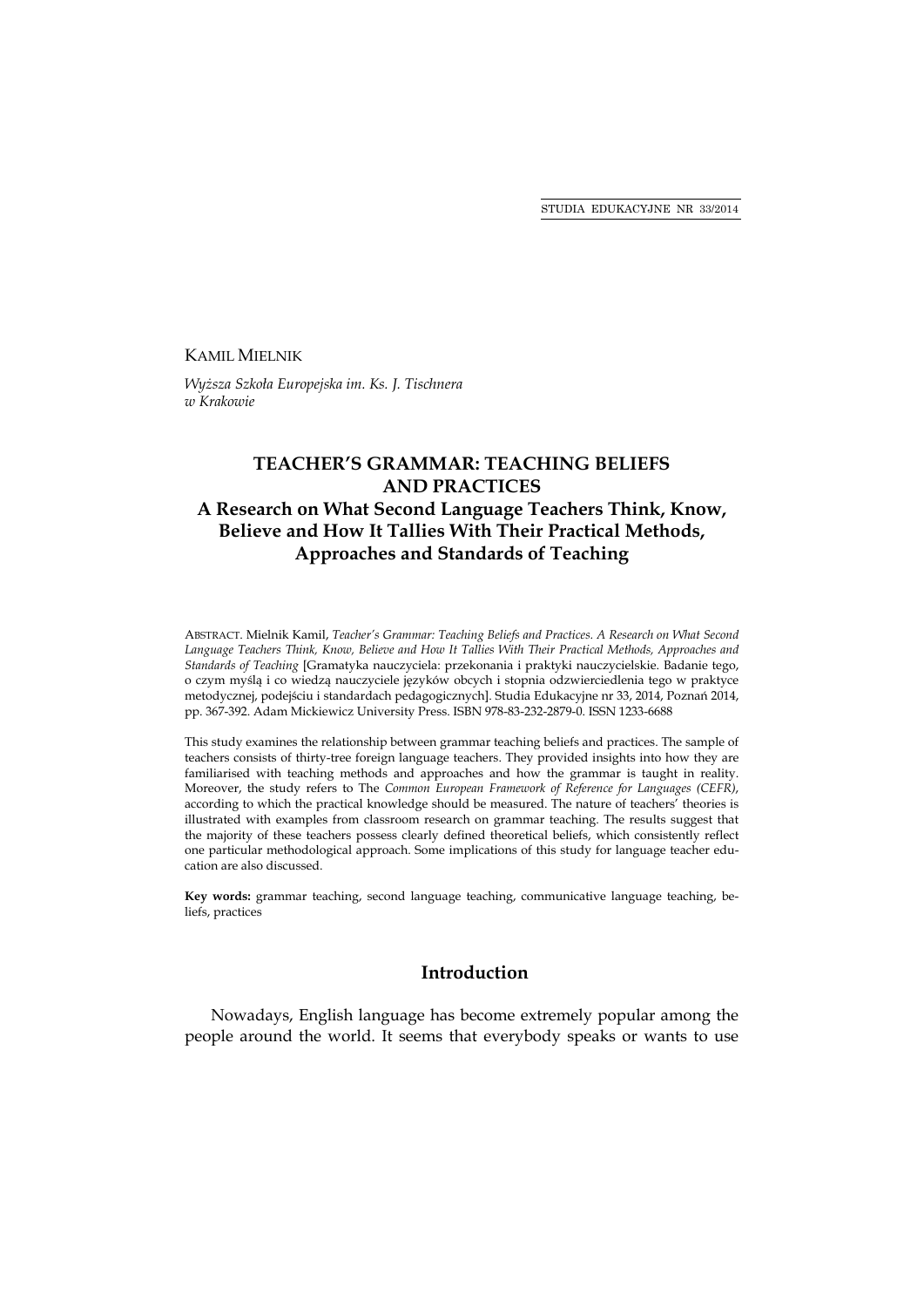this language to communicate, work abroad, do business or even just hang out with each other. Apparently, we can easily say that English is so common that everyone should know this language not to feel alienated from the current times. Unfortunately, it is not easy just to speak a foreign language, it is necessary to acquire or learn it. What does it mean to be taught and how to be taught successfully? Yet another question is whether there's one "correct" way of teaching a language. A lot of methodologists and teachers have been trying to respond to such questions for many years but the answers are still varied. As we all know, language is constituted by *Vocabulary and Grammar.* Grammar is considered to be the component of the language which requires a lot of effort put by the teacher to trigger learner's process of analysing and understanding the set of structural rules governing the composition of clauses, phrases and words. As we definitely assume teachers are called to teach and we expect them to perform this role to their utmost. We are all fully convinced that, in teachers' professional lives, there is no greater satisfaction when their students have learnt the language. Nevertheless, what are real teacher's grammar teaching beliefs and practices? In other words, how closely grammar teachers are to the main concepts of the methods and approaches that have been discovered or built up through the times and what is more the question is about whether the ways of teaching are parallel with a valid and contemporary standards of teaching grammar.

### **Theoretical framework**

First of all, there is a need to define the grammar term and what it means to use language grammatically. According to Jeremy Harmer grammar is the system that describes the possibilities to what extent a particular word can be changed or combined into sentences. Inevitably, grammar seems to be an essential part of the language accusation. The process of learning or acquiring grammar requires a commitment on the side of the teacher and the student. Here, it is important to introduce the methods of teaching grammar. As we know the importance of teaching grammar has been changing according to what methodologists recognized as the best. The first method is *Grammar – Translation Method*. The main goal recognizes the mastery of grammar and vocabulary of a foreign language so that the learner was able to read independently and understand texts literary. As the name suggests, a learner translates into their native language texts and analyses the grammatical structures. Those of us who have studied Latin in school remember this way of learning well. The main efficiencies that the grammar – transla-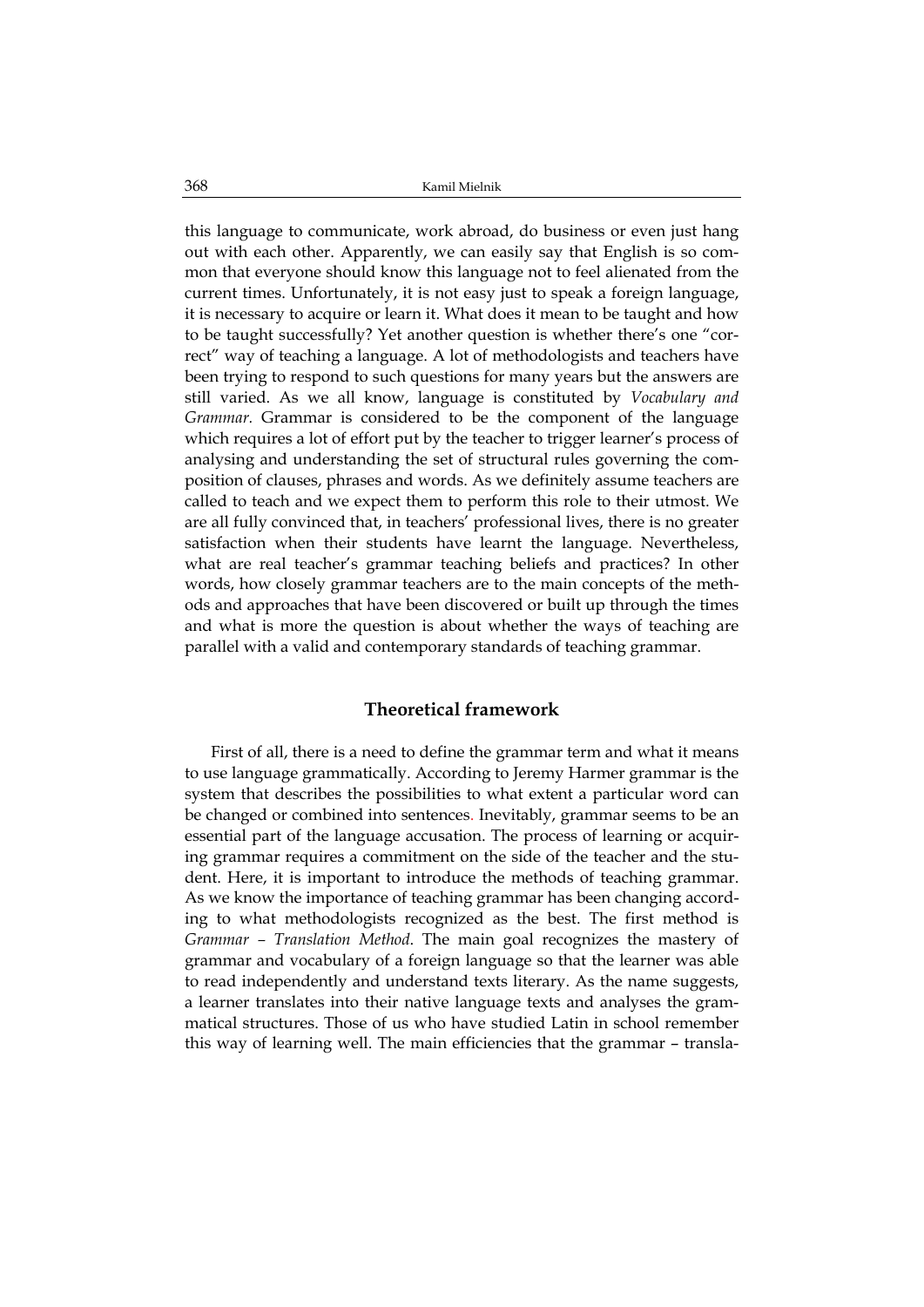tion method puts emphasis on is therefore the ability to read and translate. The downside of this method is passive knowledge of grammar. It is worth mentioning here, the teacher's role is in the central position whereas the student's responsibility is to follow the teacher's instruction. Since the beginning, this method has been inscribed into behaviourism. According to the behaviourists, language is a habit or rather a habit formation that contains three stages: *stimulus, response* and *reinforcement.* In other words, learners get the linguistic input (*stimulus*) from speakers in the environment and they form 'associations' between the words and objects or events. These relations can become stronger by constant repetition (*response).* Learners obtain some kind of assessment of their imitations in a form of a descriptive mark or encouragement *(reinforcement)*. Behaviourism perceives language development as the habit formation, it is assumed that *a person learning a second language starts off with the habits formed in the first language and these habits interfere with the new ones needed for second language.*1 This approach is also inextricably linked to the *Contrastive Analysis Hypothesis* which conveys the theory that all errors are the result of the differences between languages and simultaneously, all the errors can be predicted and prevented. The behaviourists also say that the errors should be totally rejected as they may lead to bad habits formation. Furthermore, it is important to look at Chomsky's theory of language acquisition, Innatism. This is based on the hypothesis that language is an inborn activity. The innatists claim that Universal Grammar (UG) permits all children to acquire the language of their environment. On the whole, we need UG for SLA *(Second Language Acquisition)* and the input is a "trigger" that activates the inborn, inner knowledge – a linguistic structure (UG). Here, all errors are accepted. There is a connection between Nativism (Innatism) and Critical Period Hypothesis (CPH). Noam Chomsky says that language can be acquired during a limited period of human life (language acquisition). This period lasts up to puberty age. After that time SLA is not possible as the *lateralisation* takes place.

Another well-known method is a cognitive approach to grammar which is inextricably linked to Cognitivism. According to this, the process of learning is the transformation of *declarative knowledge* into *procedural knowledge*  through the extensive practice. *Declarative knowledge* is a set of rules and definitions (memorised facts). It is definitely very static and conscious. This knowledge is sorted in our brain as *schemata*, whereas *Procedural knowledge*  will be a set of procedures and actions, very dynamic and subconscious. This time, the knowledge is stored as *the production system*. Cognitive theory is

<sup>1</sup> R. Lado, *Language teaching: a scientific approach*, New York 1964.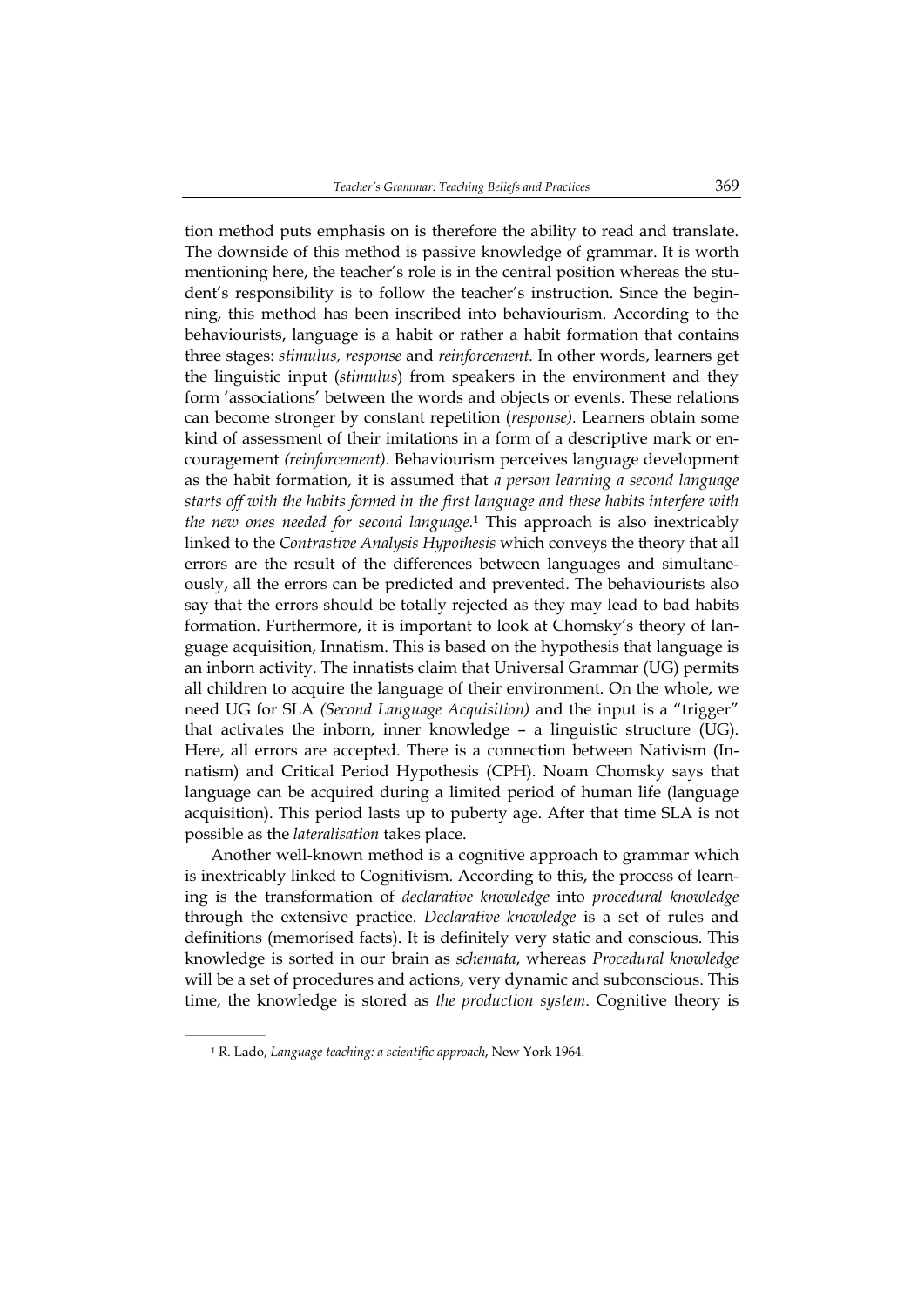undoubtedly connected with Anderson's ADAPTIVE CONTROL OF THOUGHT MODEL (ACT) which elaborates how the process of learning takes place. Very often, if the learners are going to be taught, for example, The Present Perfect tense, the teacher will provide them with the definition and the knowledge about the tense (*declarative knowledge*). However, having these facts about syntax, semantics, and the phonology doesn't mean the learners know how to use the structure correctly, but after *extensive practice* those rules change into procedures (*procedural knowledge*). We consciously learn the information about The Present Perfect tense and subconsciously start to use it. "*The transfer of both declarative and procedural knowledge from L1 to the L2, as is required in the view of common underlying proficiency described by Cummins (1981)*".

First of all, it is worth explaining what meaning this term covers. Communicative Language Teaching is an approach to the SLA in which the interaction is emphasised as the final aim of learning a language. This method is also called as the "Communicative Approach". CLT is the alternative for the Audio – Lingual Method (ALM). The CLT puts great emphasis on helping students use the target language in different contexts and it also underscores the learning language functions. Unlike the ALM, this approach mainly focuses on helping learners to create the meaning, rather than helping them to develop perfect grammatical structures and the acquisition of the pronunciation similar to the native speakers' one. This means that the success of learning a foreign language is assessed by how well the learners have developed their communicative competence, which very easily can be defined as the ability to apply knowledge both as sociolinguistic aspects of formal language with sufficient proficiency in communication. In other words it is possible to say that In CLT the teacher seeks more clarity in communication rather than the full accuracy of the student's speech. The effectiveness and pace are more important here, and also he or she ought to take into account the rules of the language use. To support this statement, it is necessary to quote Littlewood.2 "One of the most characteristic features of communicative language teaching is that it pays systematic attention to functional as well as structural aspects of language."

Second of all, the important aspect of this text is that the CLT went through the development process which was based on the work carried out in Europe. This investigation contributed to the definition of the functional and communicative aspect of language. A significant role in this area was Wilkins' (1976) *National Syllabuses*. Through the reading Richards and Rod-

<sup>2</sup> W. Littlewood, *Communicative language teaching: An introduction*, Cambridge 1981, p. 1.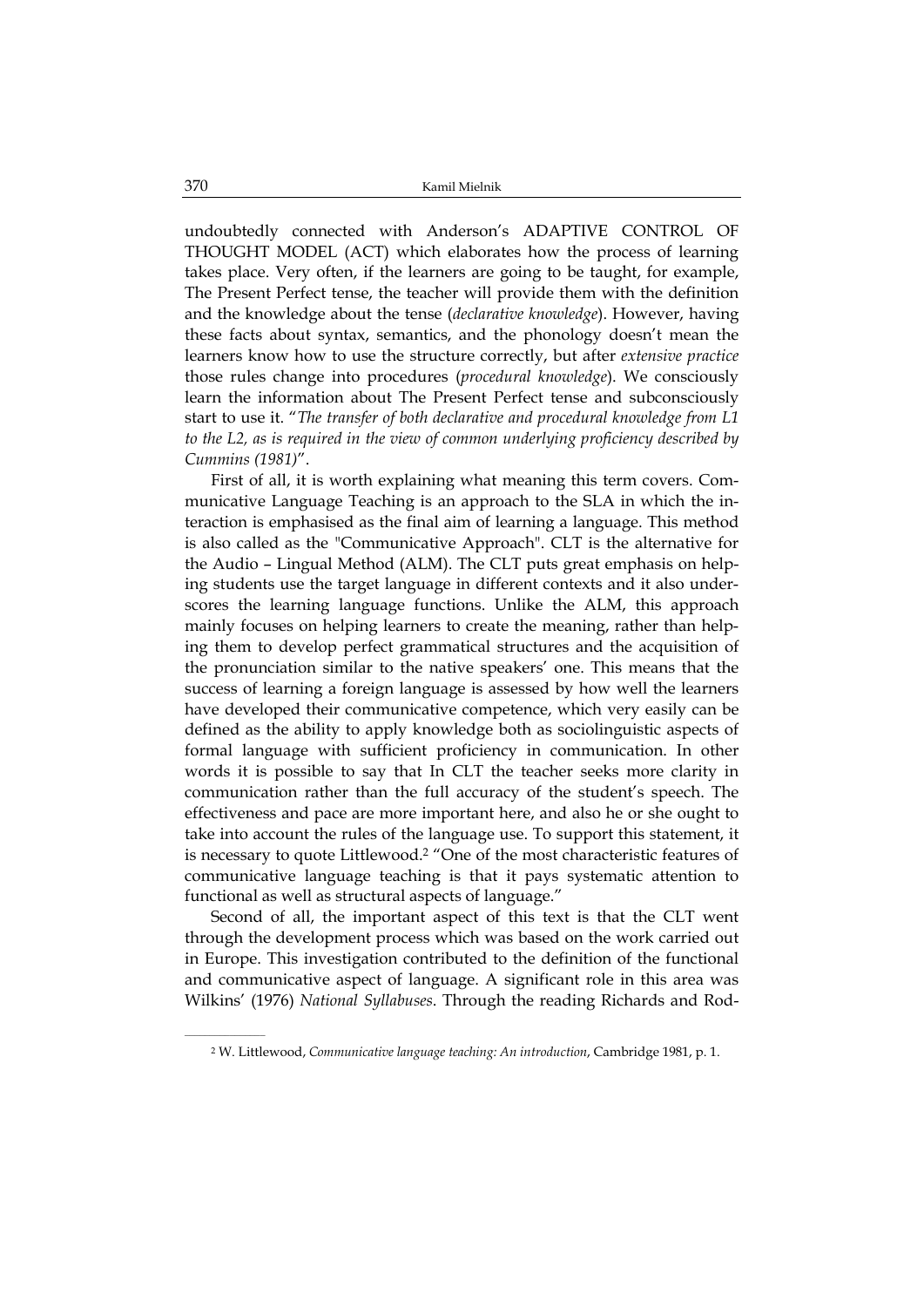gers we discover two magnificent terms such as *nations*, which covers the concepts such as time, sequences, frequency and quantity as well as location; and *functions* by which we understand the categories such as requests, denials, offers, and complaintsx.3 These two terms has their practicality in real teaching. If the teacher is responsible for choosing a relevant coursebook, he or she must take into consideration the fact that *notions* and *functions* should be included in the materials and activities. At the same time, it is worth stating that most of the teaching materials such as coursebooks, workbooks as well as the hand-outs are based on the multi-syllable. Furthermore, it is important to distinguish between "strong" and a "weak" version of Communicative Language Teaching. The goal of the "weak" approach to CLT is to create a situation in which the learner will be provided with communicative opportunities but the chances will be inscribed into a wider programmer of language teaching. This kind of CLT has become standard practice. On the other hand, there is the "strong" approach to CLT which states that SLA takes place through communication thus this is the emphasis of classes. This time there is not any integration into a wider programme, they do not constitute the most prominent part of the programme.4

Third of all, there is no doubt that for better understanding the CLT we will have to come across the term of *communicative competence.* The definitions of this term are varied. However, by and large we can say that this is simply the ability to communicate. According to Chomsky who had differentiates between *competence* and *performance*, competence is a theoretical linguistic ability of an ideal native speaker whereas the term of performance is defined as the competence under influence of the factors such as: tiredness, social context, memory lapses as well as distractions. The reaction to Chomsky's view was the coinage of the communicative competence term by Hymes (1972) criticising this theory as very limited and too idealistic. He added that not only linguistic ability should be considered but also communication as well as culture aspects. This view was the great threshold of the Canale and Swain's5 definition of communicative competence which included four significant components: *grammatical competence* that covers the ability to use the language correctly, *sociolinguistic competence* which means the adjustment to the particular situation or surrounding, *discourse competence* that is the knowledge of how to interpret the larger context and how to

<sup>3</sup> J. Richards, T.S. Rodgers, *Approaches and Methods in Language Teaching*, Cambride 2001, p. 153-155.

<sup>4</sup> A.P.R. Howatt, *A History of English Language Teaching*, Oxford 1984, p. 279.

<sup>5</sup> M. Canale, M. Swain, *Theoretical Bases of Communication Approaches to Second Language Teaching and Testing*, Applied Linguistics, 1980, 1(1).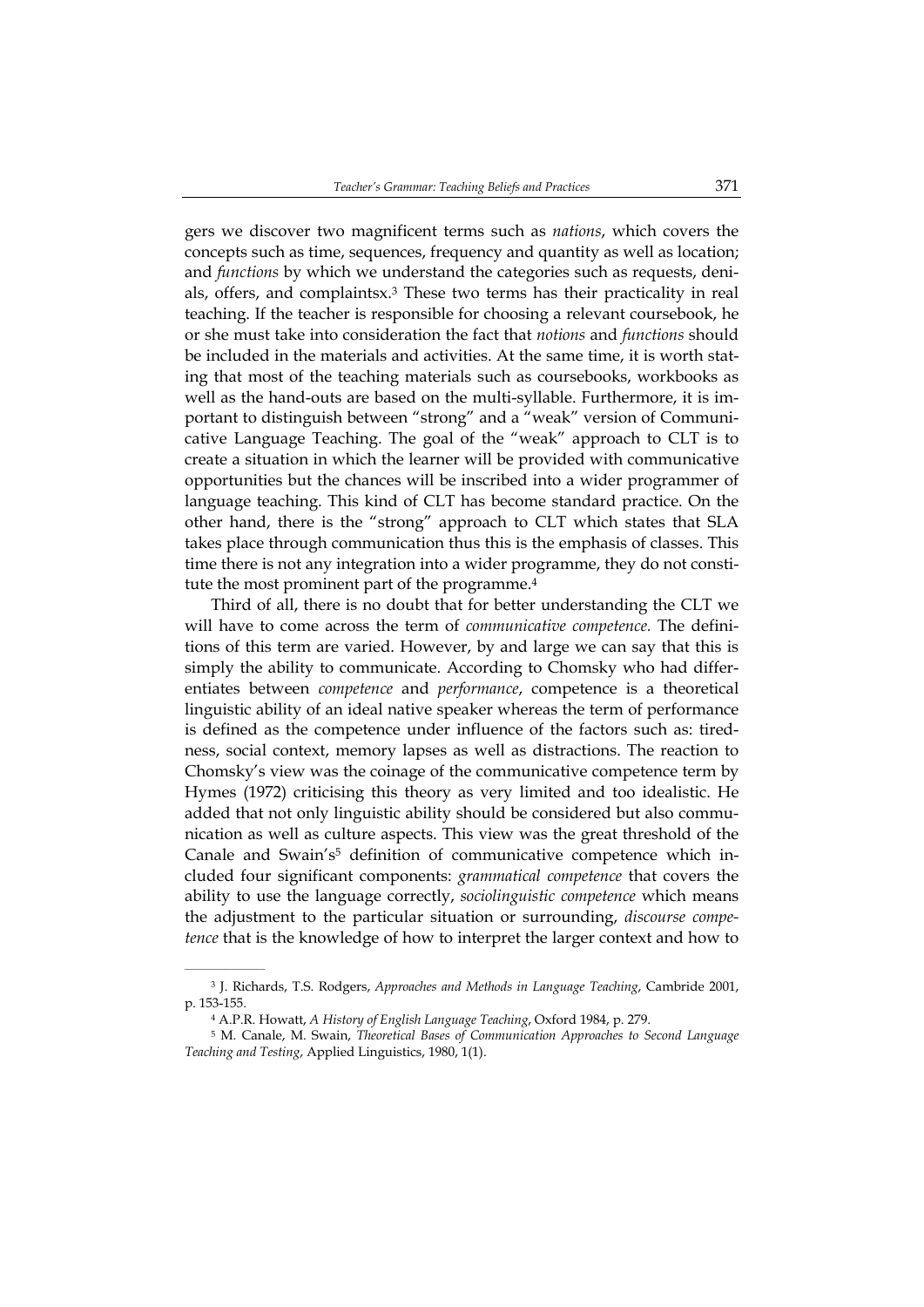construct longer stretches of language so that the parts make up a coherent whole, and finally the capability to use the language strategies to improve communication and it is defined as *strategic competence*. Canale and Swain's model has not been the final model of communicative competence as it has been extended and reshaped by some further linguists such as Bachman<sup>6</sup> or Byrman.7 These remodelling leaded to *Intercultural Competence* (IC).8

Equally important to the question of what is understood by 'communicative language teaching' and how relevant this approach is for an English language teaching, are the activities used during the lesson. The task should involve the learners in realistic communication in which the accuracy will be predominated by the successful achievement of the communicative task. In other words learners should have a real task to do, for instance to book his or her holidays or to apply for a job (interview). Students should consider the content rather than the particular language form. Additionally, the students' role is to remember that they are supposed to use the variety of language not just one structure. Moreover, in CLT the teacher's role is significant. Mainly, the instructor should refrain himself from stopping the activity and correcting the mistakes. The teacher can note down the errors and provide with the suitable feedback at the end of the task. The preparation of the materials is also extremely important, not only they ought to involve the students in realistic communication but also they should not dictate what specific language forms the students use. According to Richards and Rodgers9 the teacher has two significant roles. The first one is to facilitate the communication between the participants by the various activities and texts. The second role is to involve himself in these tasks by acting independently within the learning-teaching group.

Next, it is worth providing some concrete exercises that can be used during the lessons. According to Cook one of the most popular method is the *information gap exercises* in which provides the students with the opportunity to speak in the target language. Another activity mentioned by Cook is the *guided role play*, the students are supposed to improvise conversations around the issue.10 Another communicative activities mentioned by J. Harmer are pair work, interviews and surveys.<sup>11</sup> The goal of all these tasks is to increase the

<sup>6</sup> L.F. Bachman, *What Does Language Testing Have to Offer?* TESOL QUARTERLY, 1991,  $25(4)$ .

<sup>7</sup> M. Byrman, *Teaching and assessing intercultural communicative competence*, Multilingual Matters Ltd, Clevedon 1997.

<sup>8</sup> J. Richards, T.S. Rodgers, *Approaches and Methods*, p. 160.

<sup>9</sup> Ibidem, p. 167.

<sup>10</sup> V. Cook, *Second language learning and language teaching*, London 2008, p. 248-249.

<sup>11</sup> J. Harmer, *The practice of English language teaching*, Harlow 2009, p. 69-70.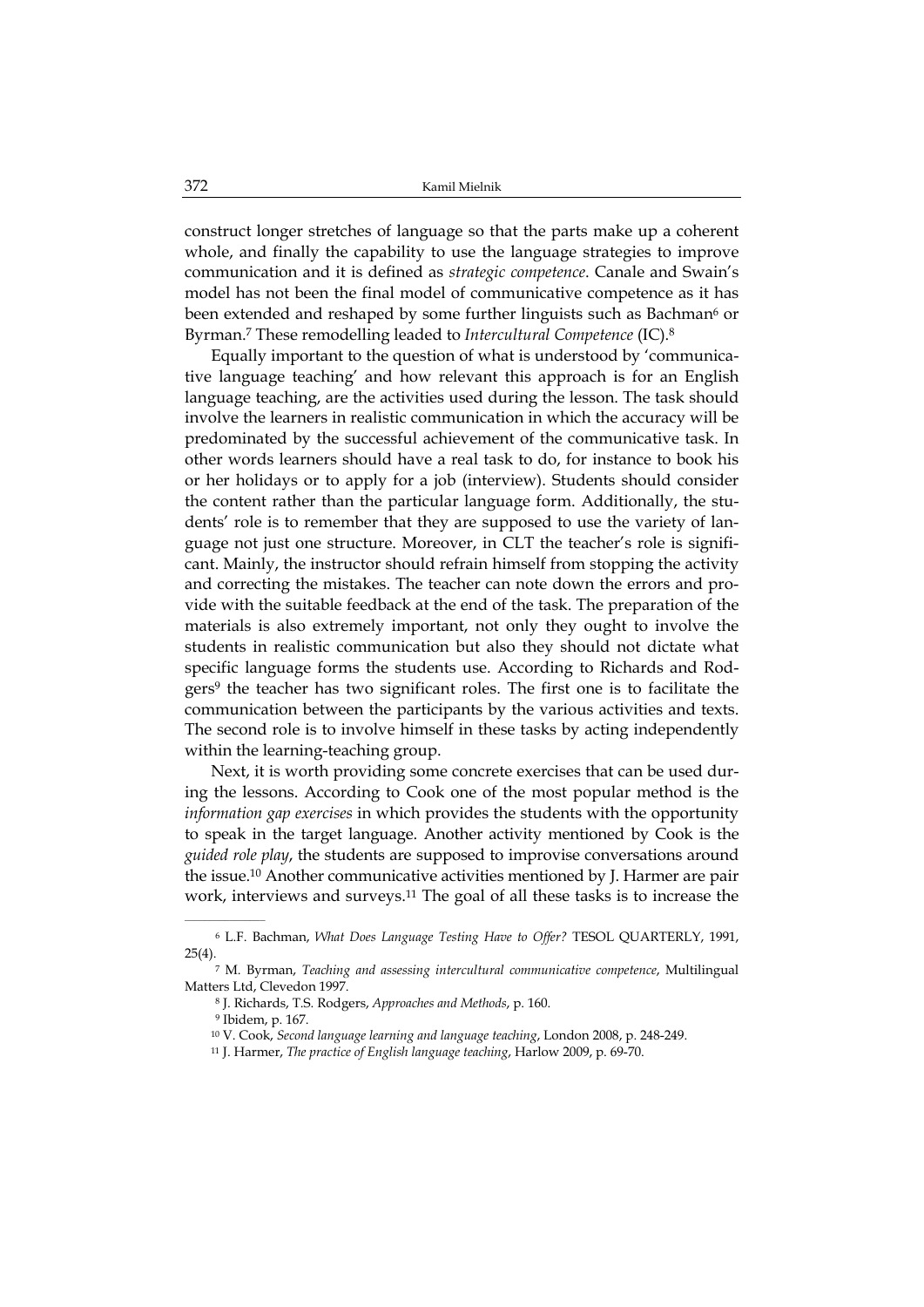communication. Additionally, in order to support communicative approaches to language teaching Richard and Rodgers<sup>12</sup> mention the activities such as: *cue cards, activity cards, "jigsaw".* Moreover, "Finocchiaro and Brumfit offer a lesson outline for teaching the function "making a suggestion" for learners in the beginning level of a secondary school program that suggests that CLT procedures are evolutionary rather than revolutionary".13 Furthermore, they enlist *presentation, oral practice, questions and answers, oral recognition, interpretative activities, oral production activities, evaluation of learning.*<sup>14</sup>

Yet another approach to the language learning and a method at the same time is TASK-BASED LEARNING (TBL). Here, we teach skills holistically. Teaching is based on tasks. TBL is goal-oriented and it leads to a particular "product" or a "solution". In this approach activities should be used for communicative approach in order to achieve an outcome. Nunan15 differentiates between "real-world" and "pedagogical" tasks offering the definition of the communicative task:

(…) a piece of classroom work which involves learners in comprehending, manipulating, producing or interacting in the target language while their attention is principally focused on meaning rather than form. The task should also have a sense of completeness, being able to stand alone as a communicative act in its own right (…).

This definition formulates clearly the role of communication. It should be to get information gap and the purpose. Moreover, it is important to ask what the functions of the task are. It should motivate, engage attention as well as promote language development. The main concept of the task in this approach is positioning "task" as a central unit of planning and teaching.16 The TBL lesson has three main phases:

1. The pre-task phase, which includes work on introducing the topic, finding relevant language and so on.

2. The task cycle itself.

3. Language focus.

In TBL approach it is worth to discuss each and every phase of the lesson as well as the role of the teacher.

<sup>12</sup> J. Richards, T.S. Rodgers, *Approaches and Methods in Language Teaching*, Cambride 2001, p. 168.

<sup>13</sup> Ibidem, p. 170.

<sup>14</sup> Ibidem, p. 170-171.

<sup>15</sup> D. Nunan, *Communicative Language Teaching: Making it work*, ELT Journal, 1987, 41(2), p. 136-145.

<sup>16</sup> J. Richards, T.S. Rodgers, *Approaches and Methods*, p. 224.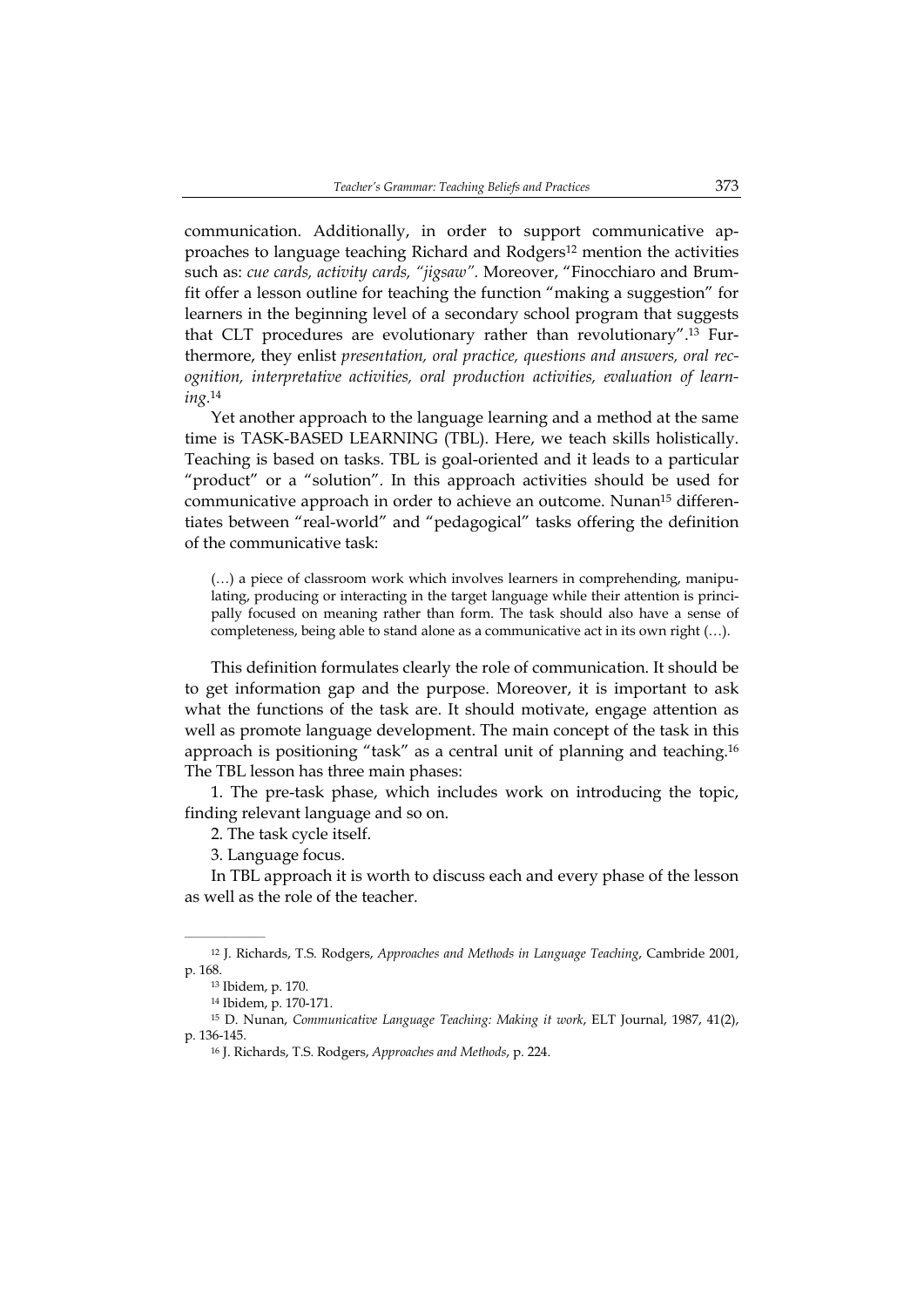*Pre-Task Phase* is the introduction to topic and task. Here, teacher explores topic with the class, his or her responsibility is to help students to understand instructions and prepare them for the entire project. Teacher should also highlight useful words and phrases. Learners may be exposed to examples.

*Task Cycle Phase* is divided into three subsections: *task, planning, report.* In *task* students do the task in pairs or small groups while teacher monitors the process. Here, mistakes do not matter. In *planning* accuracy is important. Students prepare to report to the whole class (oral or written) how they did the task, and what they decided or discovered. In *report* some groups present their reports to the class, or exchange written reports and compare results. Teacher listens and then comments.

*Language Focus* is constituted by *analysis* and *practice.* In the first one students examine and discuss specific features. In the second one, teacher conducts practice of new words, phrases, and patterns that occur in the data.

The key assumptions of task-based instruction are summarised by Feez  $as:17$ 

– The focus is on process rather than product,

– Activities have purposes and tasks are oriented to communication,

– Learners being engaged in the task and interacting communicatively learn language,

– Task-based syllabus are sequenced according to difficulty.

### **How to teach grammar?**

*The flesh of prose gets its shape and strength from the bones of grammar.*  Constance Hale

According to the curriculum, grammar should be taught in isolation from the main purpose of learning a foreign language – communication. The teacher shows students the practical application of the structure, for example, to make the request or illustration description. Entering a new grammatical issues takes place in stages. After the presentation of a new material and exercises, students perform tasks that require the use of known issues in practice. The teacher, after the process of diagnosis of students' abilities, decide whether to use deductive (teacher presents the rule) or inductive (students find out what the rule is) methods of presenting new grammatical

<sup>17</sup> Feez, *Text-based syllabus design*, Sydney 1998, p. 17.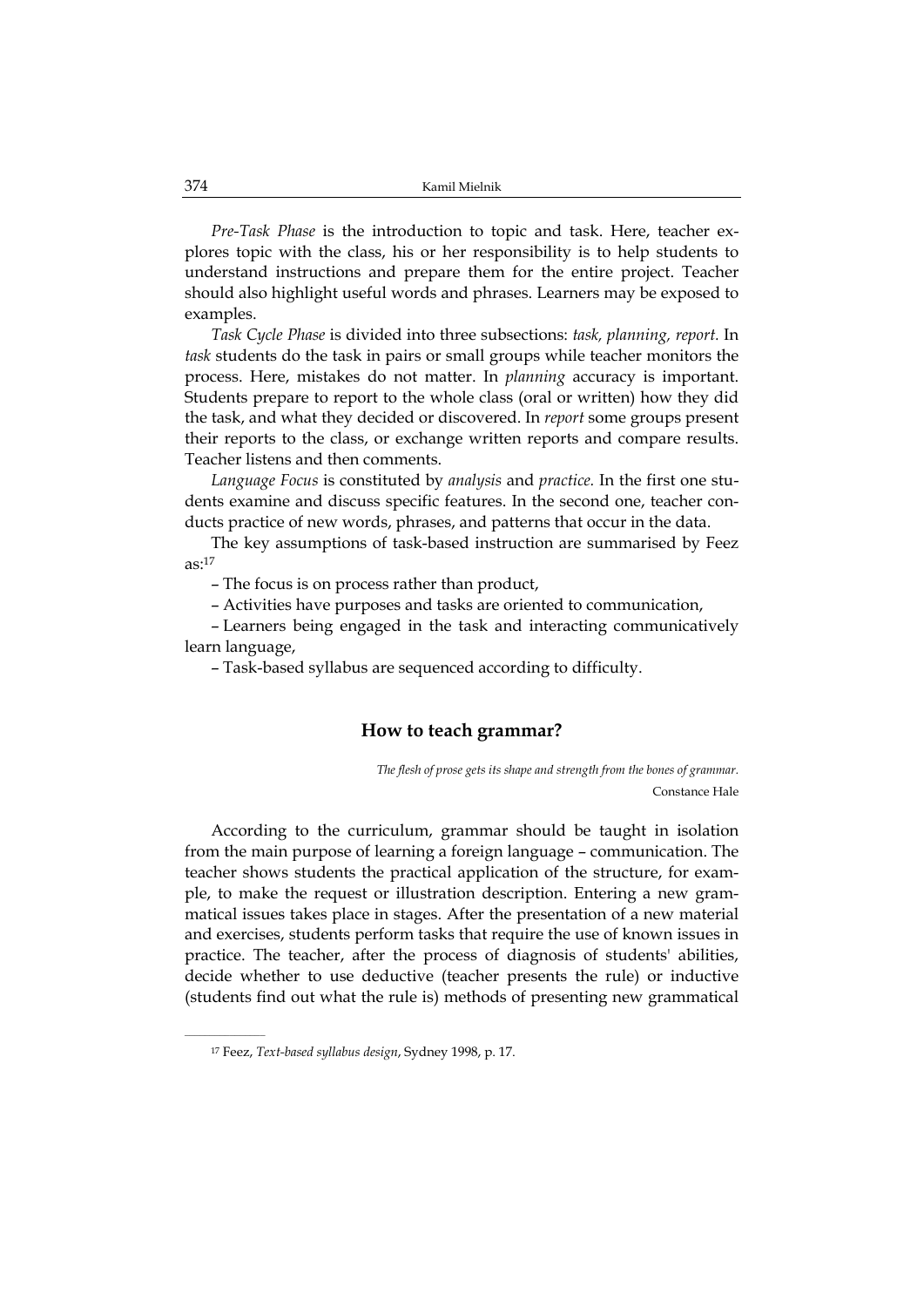structure. To understand or realise whether teaching process is appropriate to the Polish students' needs we should find a suitable reference. Here, The *Common European Framework of Reference for Languages (CEFR)* will provide us with the specific information related to grammar teaching. It is necessary to explain what CEFR is. It is a guideline used to describe achievements of learners of foreign languages across Europe and, increasingly, in other countries (for example, Colombia and the Philippines). It was put together by the Council of Europe as the main part of the project "Language Learning for European Citizenship" between 1989 and 1996. Its main aim is to provide a method of learning, teaching and assessing which applies to all languages in Europe. In November 2001 a European Union Council Resolution recommended using the CEFR to set up systems of validation of language ability. The six reference levels (Table 1 – see APPENDICES) are becoming widely accepted as the European standard for grading an individual's language proficiency.

Thus, it is obligatory now to examine what CEFR says about teaching grammar. First of all, we need to know that there are different methods, patterns or models for the organisation of words into sentences. However, CEFR is not responsible for choosing the best one. On the other hand, the Framework is supposed to state which they have chosen to follow and what consequences their choice has for their practice. The Common European Framework covers the description of grammatical organisation which involves the specification of:

| - elements, e.g.:   | morphs<br>morphemes-roots and affixes words                                                                                                                              |
|---------------------|--------------------------------------------------------------------------------------------------------------------------------------------------------------------------|
| - categories, e.g.: | number, case, gender<br>concrete/abstract, countable/uncountable<br>(in)transitive, active/passive voice<br>past/present/future tense progressive,<br>(im)perfect aspect |
| $- classes, e.g.:$  | conjugations<br>declensions<br>open word classes: nouns, verbs, adjectives,<br>adverbs, closed word classes                                                              |
| - structures, e.g.: | compound and complex words<br>phrases: (noun phrase, verb phrase, etc.)                                                                                                  |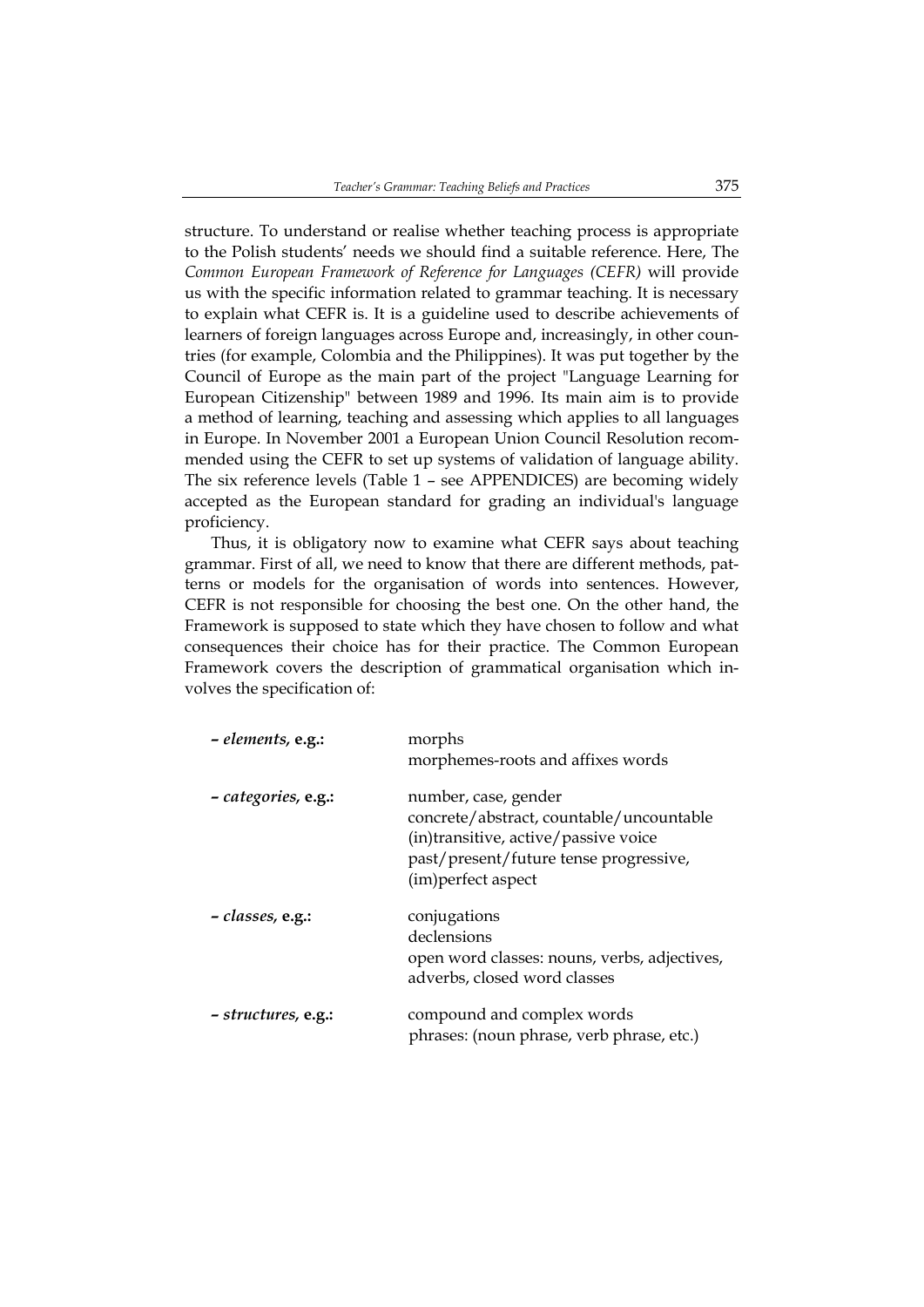clauses: (main, subordinate, co-ordinate) sentences: (simple, compound, complex)

```
– processes (descriptive), e.g.:
```

|                    | nominalisation |
|--------------------|----------------|
|                    | affixation     |
|                    | suppletion     |
|                    | gradation      |
|                    | transposition  |
|                    | transformation |
| - relations, e.g.: | government     |
|                    | concord        |

Penny Ur<sup>18</sup> has collected some opinions about the teaching of grammar. They are as follows:

valency

#### **Extract 1**

*The important point is that the study of grammar as such is neither necessary nor sufficient for learning to use a language*.19

#### **Extract 2**

*The student's craving for explicit formulization of generalizations; pan usually be met better by textbooks and grammars that he reads outside class than by discussion in class*.20

#### **Extract 3**

*The language teacher's view of what constitutes knowledge of a language is...a knowledge of the syntactic structure of sentences... The assumption that the language teacher appears to make, is that once this basis is provided, then the learner will have no difficulty in dealing with the actual use of language...* 

*There is a good deal of evidence to suggest that this assumption is of very doubtful validity indeed.*<sup>21</sup>

<sup>18</sup> P. Ur, *A course in English language teaching*, Cambridge 2009, p. 77.

<sup>19</sup> From L. Newmark, '*How not to interfere with language learning'*, [in:] *The Communicative Approach to Language, Teaching*, eds. C.J. Brumfit, K. Johnson, Oxford 1979, p. 165.

<sup>20</sup> Ibidem.

<sup>21</sup> From H.G. Widdowson, *'Directions in the teaching of discourse'*, in: ibidem, p. 49-60.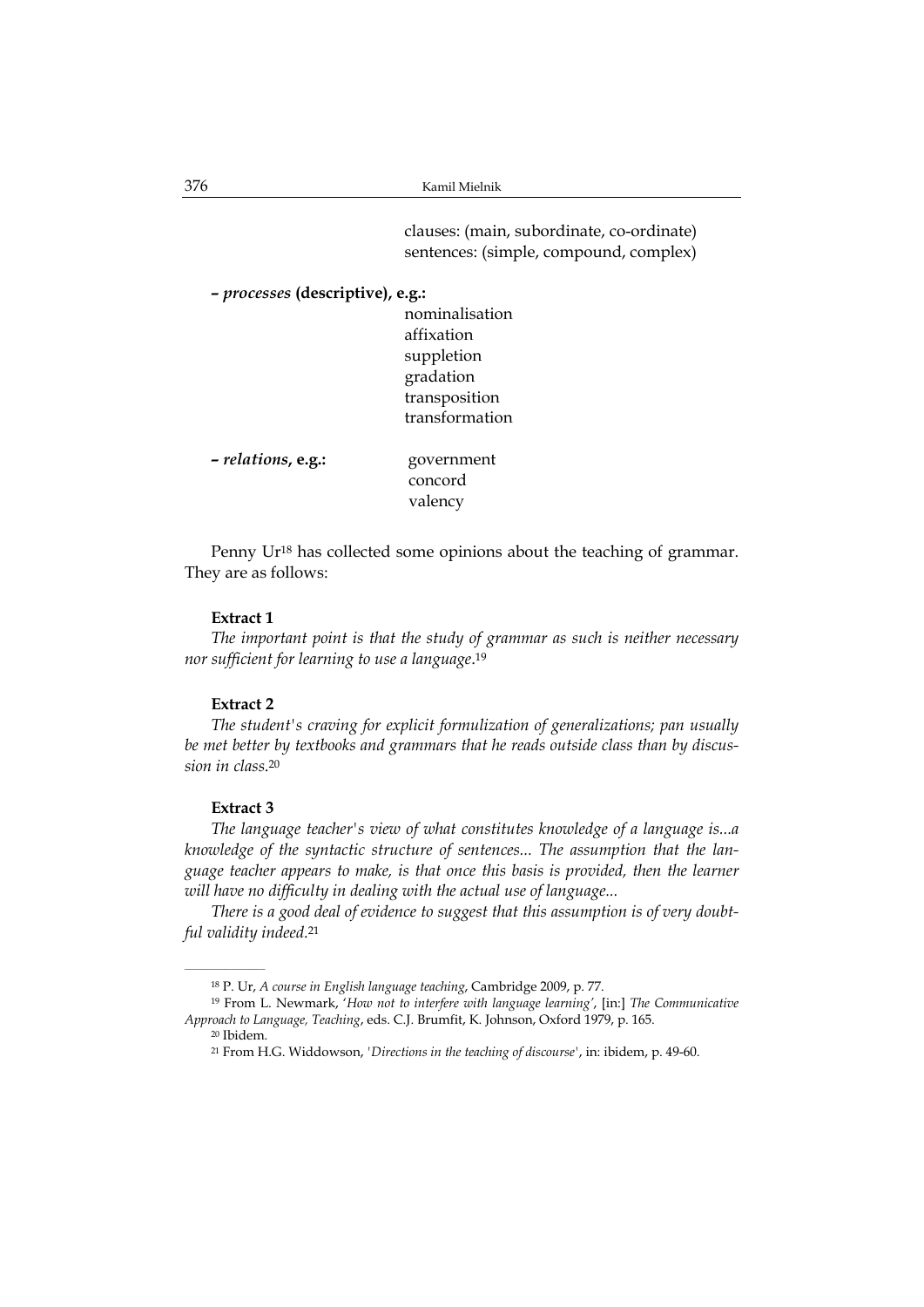#### **Extract 4**

 $\mathcal{L}=\mathcal{L}=\mathcal{L}=\mathcal{L}=\mathcal{L}=\mathcal{L}$ 

*The evidence seems to show beyond doubt that though it is by communicative use in real 'speech acts' that the new language 'sticks' in the learner's mind, insight into pattern is an equal partner with communicative use in what language teachers now see as the dual process of acquisition/learning. Grammar, approached as a voyage of discovery into the patterns of language rather than the learning of prescriptive rules, is no longer a bogey word*.22

As we realise all of these four extracts present different opinions concerning teaching of grammar. In the first extract, we experience that in order to learn language we do not need to learn grammar as such. More important here, is the dispute whether it helps or not. The second extract strongly suggests that grammar is better taught outside the classroom. The writer of the third extract claims that the knowledge of how to construct the grammatical structure does not enable learners to produce real-life discourse. It is disputable whether grammar is useful for the writer. The last extract suggests that the author is sure about the usefulness of grammar. At the same time he or she is convinced that grammar is very interesting. These extracts show clearly that teaching and learning grammar can be perceived differently. The necessity of teaching grammar can also be relative. Thus, there is a need to refer to CEFR and realise "how much" grammar a student should have to be qualified for the particular level of proficiency. Let us have a look at the CEFR Grammatical Accuracy (Table 2. – see APPENDICES).

In order to determine how reliable the foundation of the curriculum and teachers' practice are we should scrutinise the results of the study. The purpose of the study was to investigate how much teachers really know about the methods or approaches to teaching grammar and at the same time what is the actual role of grammar in the constant process of developing the language among students. Yet another important element of the language is grammatical or linguistic competence which can be simply defined as the knowledge of the language structures that every speaker has in their mindx.23

By 'grammatical competence' I mean the cognitive state that encompasses all those aspects of form and meaning and their relation, including underlying structures that enter into that relation, which are properly assigned to the specific subsystems of the human mind that relates representations of form and meaning.24

<sup>22</sup> From E. Hawkins, *Awareness of Language: An Introduction*, Cambridge 1984, p. 150-151.

<sup>23</sup> V. Cook, *Second language learning and language teaching*, London 2008, p. 22.

<sup>24</sup> N. Chomsky, *Rules and Representations*, Cambridge 1980, p. 59.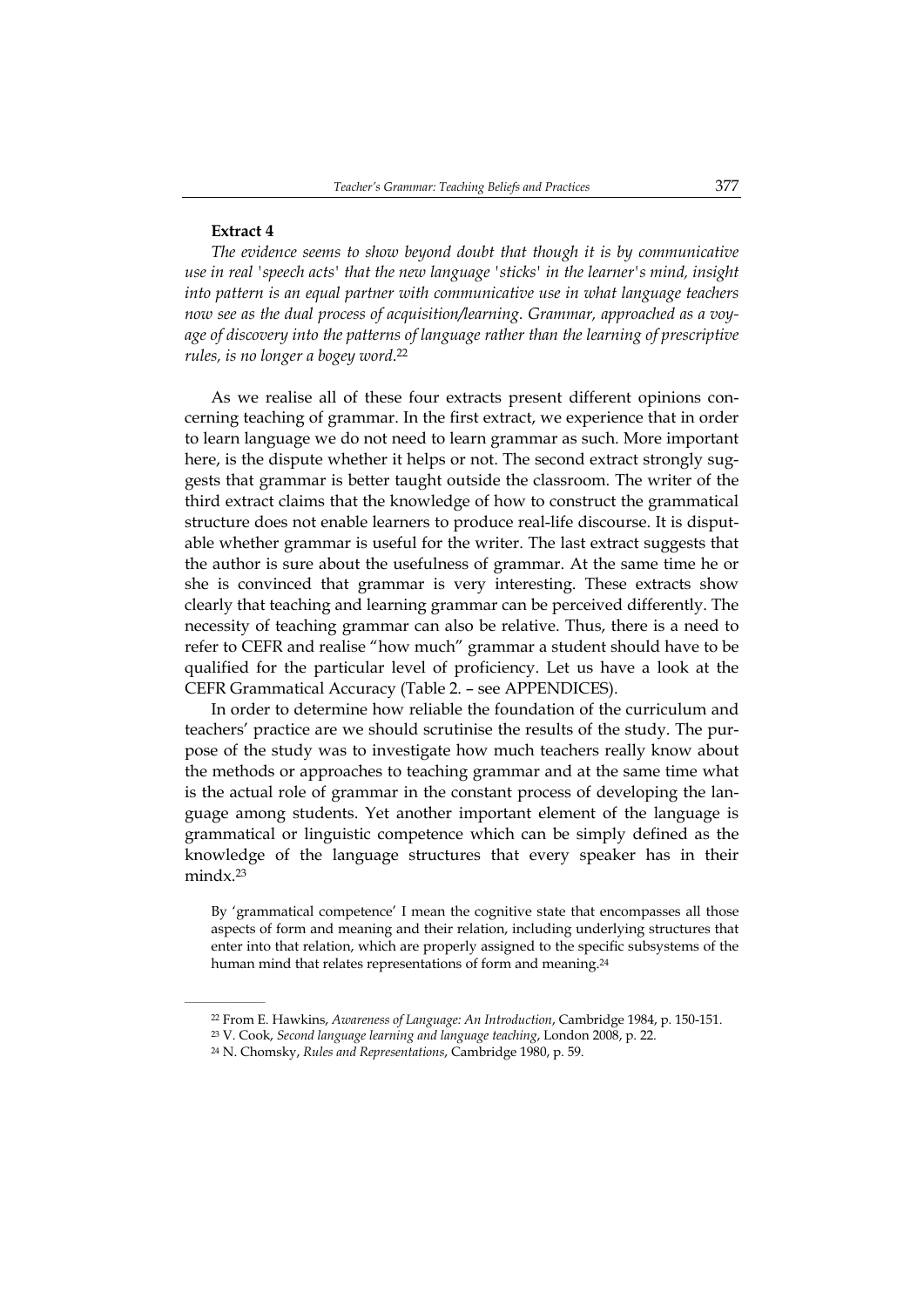The objective of the investigation was to identify the significance of this competence and what sort of materials the particular teacher uses. Grammar can be taught or practiced in a number of ways. It is not easy to indicate which one is the most "correct". Nevertheless, teachers are attached to their techniques, the ones they are mostly convinced to. The vast majority of course books suggests well-trodden notions of how to practise grammatical structures during a lesson, they may be as follows:

"Practise the dialogue with a partner" "Ask you classmates…." "Work in a group of four…." "Give you story to someone else in the class to read" "Do the quiz in pairs" "What could happen next? Discuss in groups" "Discuss you answers with other students" "Choose a question, and ask as many other students as you can".25

The investigation looks through the techniques and tries to show what the tendency of teaching might be. Another aspect of teaching grammar is *individual learning differences*. These are a number of psychological dimensions of differences. Among them there are: *age, intelligence, aptitude, motivation, strategies*.26 Thus there was a need to find out some more psychological and pedagogical details about learners and definitely how teachers organise their work.

### **Research methodology**

The main study consists of thirty-three teachers who, in average, have had over four years of experience. Thirty one participants teach English whereas two remaining ones are French and German trainers. Nineteen teachers teach languages at universities. Another nine instructors work in lower secondary schools. Three of the participants are employed in secondary schools. The following two are teachers form a private school as well as a primary one. The purpose of this study was to juxtapose the standards of grammar teaching included in the curriculum or the Common European Framework of Reference for languages, with the reality of how the sample of teachers conduct grammar lessons. The survey was constructed with the use of the "eBadania.pl" – the internet service enabling comprehensive prepara-

<sup>25</sup> J. McDonough, C. Shaw, *Materials and Methods in ELT*, Oxford 2009, p. 193.

<sup>26</sup> R. Ellis, *Second Language Acquisition*, Oxford 2012, p. 77.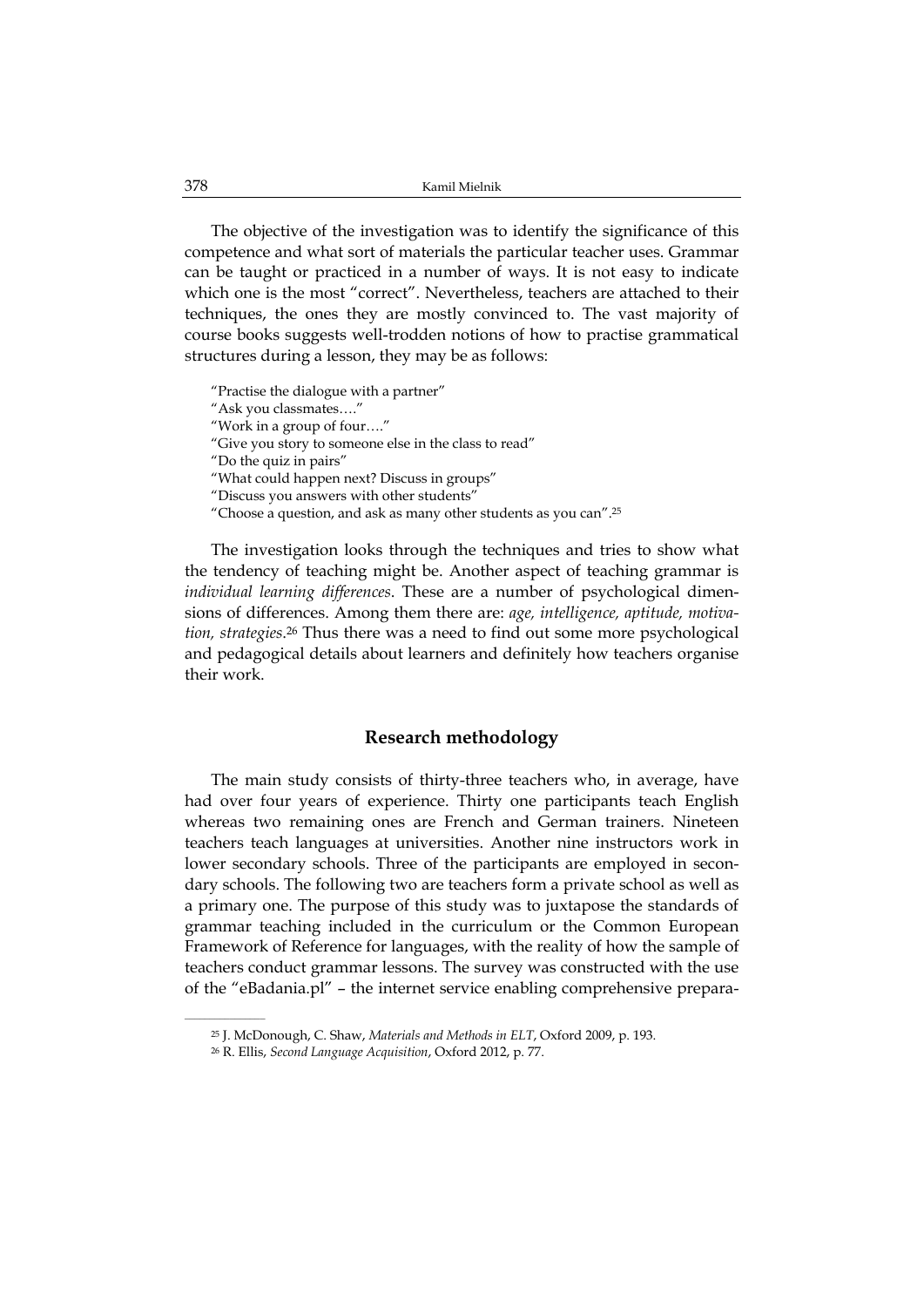tion and conducting online surveys. The respondents were sent the survey by email. The investigation consisted of twenty questions. Each and every question was obligatory which means it was impossible to omit a question and move on to another one. The types of the questions that the respondents had to go through were as follows: "multiple choice questions", "rating scales", "comment/essay box question". The questions were prepared and organised in a way to present how teachers organise they work. Here it was important how much time it is dedicated to grammar, if it is done systematically and finally whether the teacher conducts the entire lesson in English, exclusively. Yet another thing was to find out what opinions the teachers had about learning grammar and other skills. By these views it was significant to get to know what problems learners had with. The questions of the survey were supposed to provide us with the answers concerning the methods of teaching. Especially, if teachers are equipped with the practical knowledge of approaches to teaching grammar. What is more, the study was expected to show how important the grammatical competence is to teachers.

# **Findings**

Here, it is important to realise if the role of teaching grammar really matters. As we know, the lack of theoretical and practical knowledge effects communication. It may lead to misunderstanding and fluency problems. It is highlighted that accuracy is equally significant to fluency.27 According to the survey to the vast majority of teachers, grammar is not the most important skill to teach. It is evidenced by the results if we take into consideration the fourth and the fifth value of the survey (Question no. 4).

According to the investigation we appreciate quite equally vocabulary and speaking whereas reading seems not to be that important. If we compare these findings with the CEFR we should be convinced enough that in order to achieve the threshold of the B level, students should be able to use "reasonably accurately a repertoire of frequently used 'routines' and patterns associated with more predictable situations."28 The key words are "routines" and "patters". Reading exercises can be used for elicitation but also consolidation of patterns. Reading is not only a part of sociolinguistic or cognitive process. Undoubtedly, readers must process the syntactic and se-

<sup>27</sup> M. Komorowska, *Metodyka nauczania języków obcych*, Warszawa 2009, p. 165.

<sup>28</sup> Common European Framework of Reference for Languages, Language Policy Unit, Strasbourg 2009, p. 113.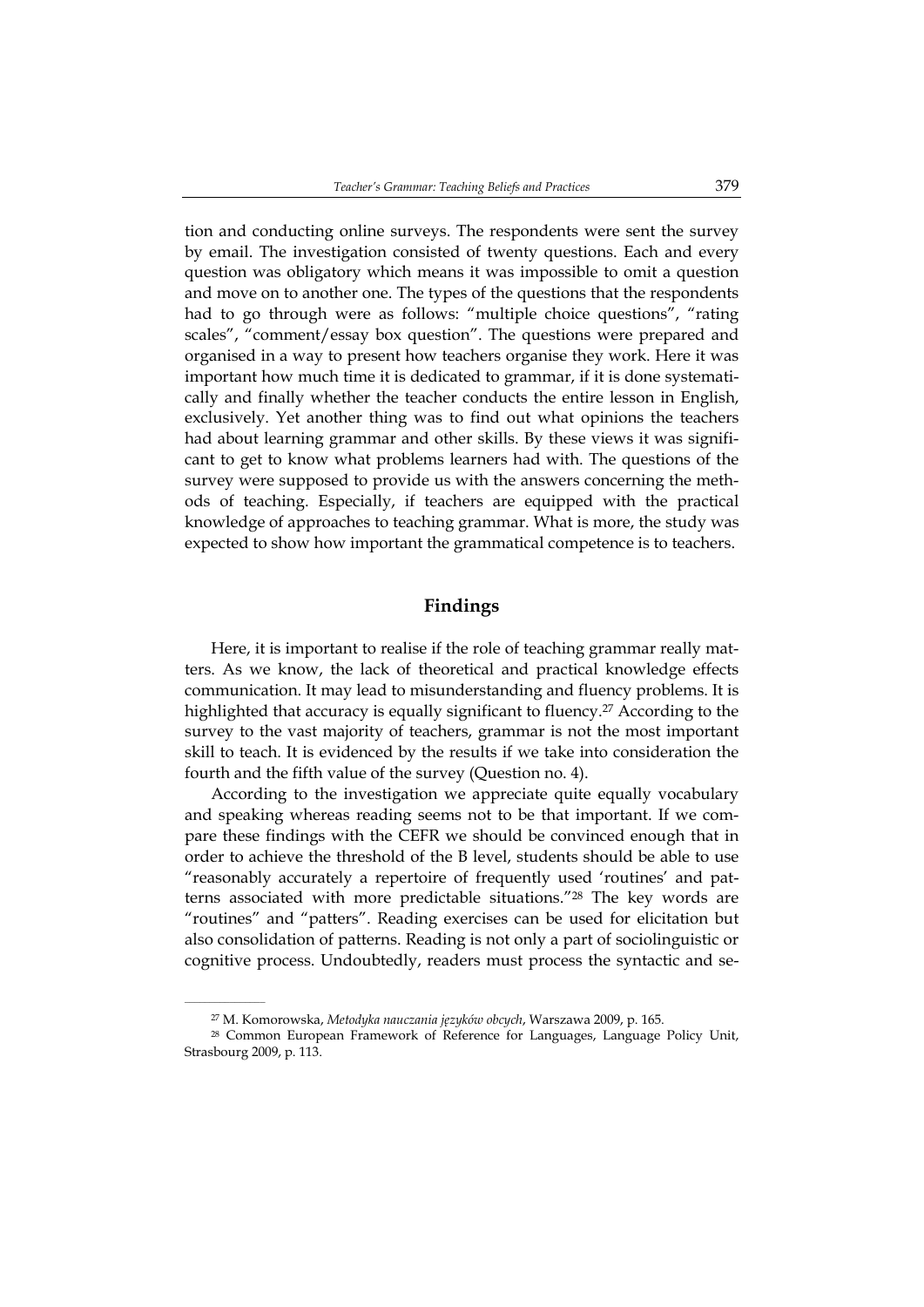mantics aspects of language.29 Moreover, going deeper into the importance of the grammatical skill, over fifty-seven percent of the teachers admitted that they devote half of the time to teaching grammar (Question no. 7). This shows some inconsistency in comparison with the previous juxtaposition. However, this finding can be supported with the eleventh question of the survey. (Question no. 12).

By scrutinising these three sets of findings we can be sure that teachers are aware of the importance of grammar teaching, however, as it was written in the theoretical part they have different attitude towards coaching this. Now, it is important to discover the relationship between teachers' grammar teaching beliefs and practices. The following results will show what teachers acknowledge by teaching grammar and how students respond to this. The next collection describes how the grammar instructors practically understand by saying teaching grammar with the "communicative approach". The answers are as follows (Question no. 18).

- **"Presenting the structures in the dialogues, etc., and an immediate training of these structures in their own dialogues, etc."**
- **"Make students aware that in everyday situations all the time, we use a variety of grammatical form"**
- **"Context-based dialogs without a detailed translation of the rules of grammar, learning through conversation, reading, repeating sentences (drills)"**
- **"Grammatical structures are used and practiced by the students in situations requiring verbal communication"**
- **"Using grammatical structures in specific expressions used in a given context, in the case of a communication."**
- **"Teaching grammar in specific communicative situations, grammar is designed for the correct communication**"
- **"Understanding the structure of language and their proper application gives possibility to communicate correctly**
- **"In the dialogues using the given structures."**
- **"Discovering rules during communication."**

 $\mathcal{L}=\mathcal{L}=\mathcal{L}=\mathcal{L}=\mathcal{L}=\mathcal{L}$ 

- **"The ability to properly react in different situations."**
- **"The use of grammatical structures in the dialogues, games and activities"**

With these examples, we can conclude that teachers are familiar with the communicative approach. Afterwards, we shall proceed to discuss the findings concerning the methods or techniques of teaching grammar. Let us focus on the opinions what the best way of teaching grammar is (Question no. 15). Here, we find out that the teachers are convinced that the most successful method of teaching grammar is to provide a student with a numerous

<sup>29</sup> M.E. Brisk, M.M. Harrington, *Literacy and bilingualism: A handbook for all teachers*, Second Edition, London 2007, p. 83.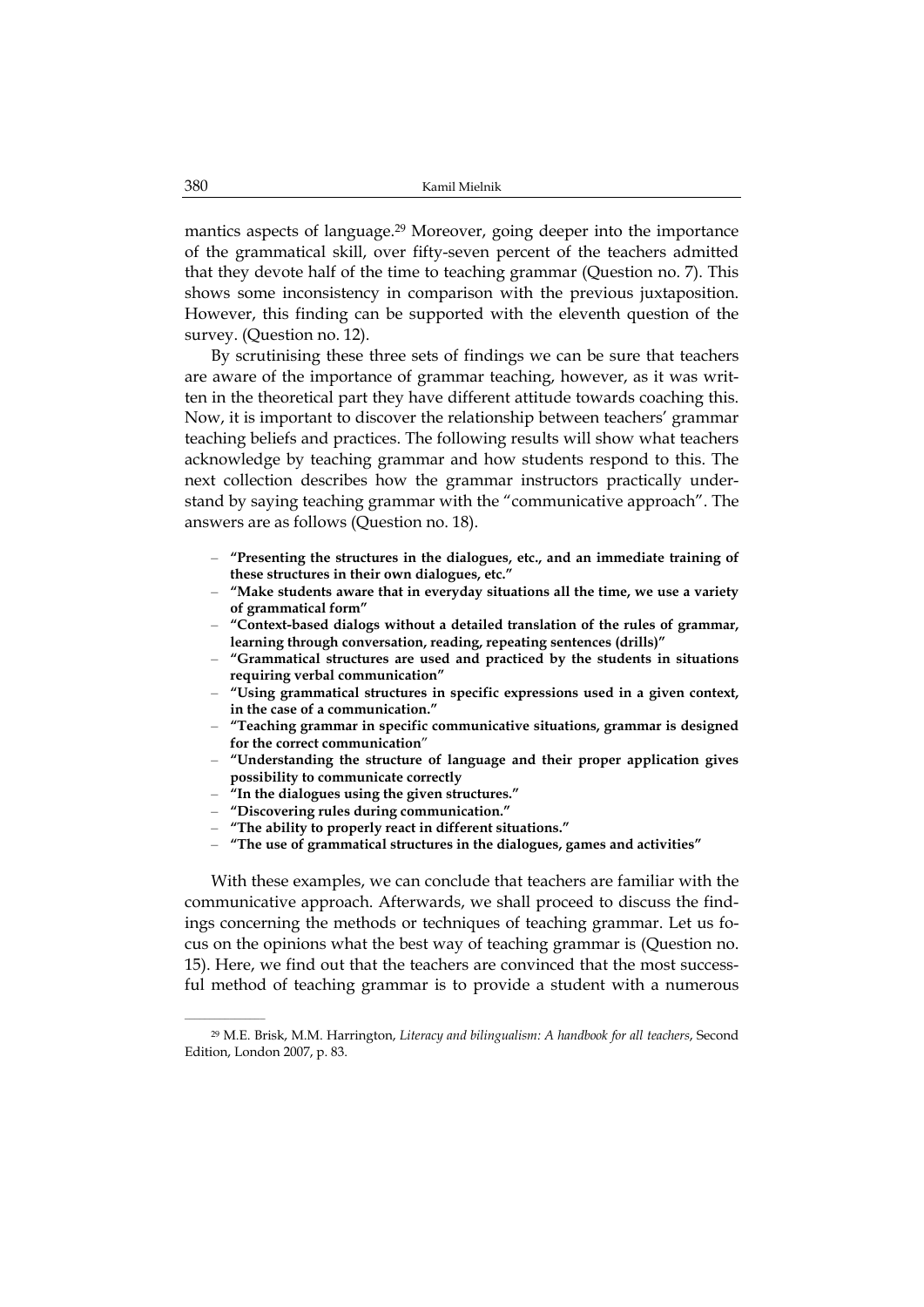grammatical exercises and these ones should be contextualised. Although, this can be inscribed into the activities of the communicative approach, explaining rules in Polish or in a foreign language remain disputable.

There is also a need to look at the exercises and the materials. Constructing sentences on the basis of the model, sentence completion, filling the gaps and paraphrasing are the dominant ways of practice. Moreover, arranging dialogues, stories as well as translations are also very common. The teachers also admit students are supposed to analyse and formulate grammatical rules. The activities in which students are expected to substitute the elements of a sentences turns out to be the least popular method (Question no. 13). When we scrutinise the results of what way the teachers teach grammar we learn they explain the grammatical principles, sometimes the teachers encourage students to define the rules on their own. At the same time, we realise grammar is taught regularly and the rules are provided in Polish more often than in a foreign langue.

Another significant question is about what the teacher's reaction to grammatical mistakes is. We find out, here, the sample of teacher is divided into two main groups. The first group is convinced that grammatical errors or mistakes should be corrected when an expression is completed. On the contrary, the second one admits they correct most common errors very rarely. Very few grammar instructors correct every time when a student makes an error or a mistake in oral expressions (Question no. 10).

(…) If the language teacher's management activities are directed exclusively at involving the learners in solving communication problems in the target language, then language learning will take care of itself (…).30

Taking into consideration Task-Based Learning, we can be sure that learners who are engaged into tasks learn better. With reference to Jeremy Harmer<sup>31</sup> we can extend the previous statement by saying that they learn better if they are engrossed in meaning based tasks. Here, we cannot say that learning "will take care of itself", but this strongly suggests that learning should be supported by communicative tasks.32 On the other hand, teachers are used to well and old proven methods. We can see they are prone to be contextualising grammar, this method was discovered in the mid-nineteenth century by T. Prendergast (1806-1886). According to this finding, they are rather reluctant or sceptical to use new approaches. Another important per-

<sup>30</sup> R.L. Allwright, *Language Learning through Communication Practice*, [in:] *The Communicative Approach to Language Teaching*, eds. C.J. Brumfit, K. Johnson, Oxford 1983.

<sup>31</sup> J. Harmer, *The practice of English language teaching*, Harlow 2009, p. 53.

<sup>32</sup> Ibidem.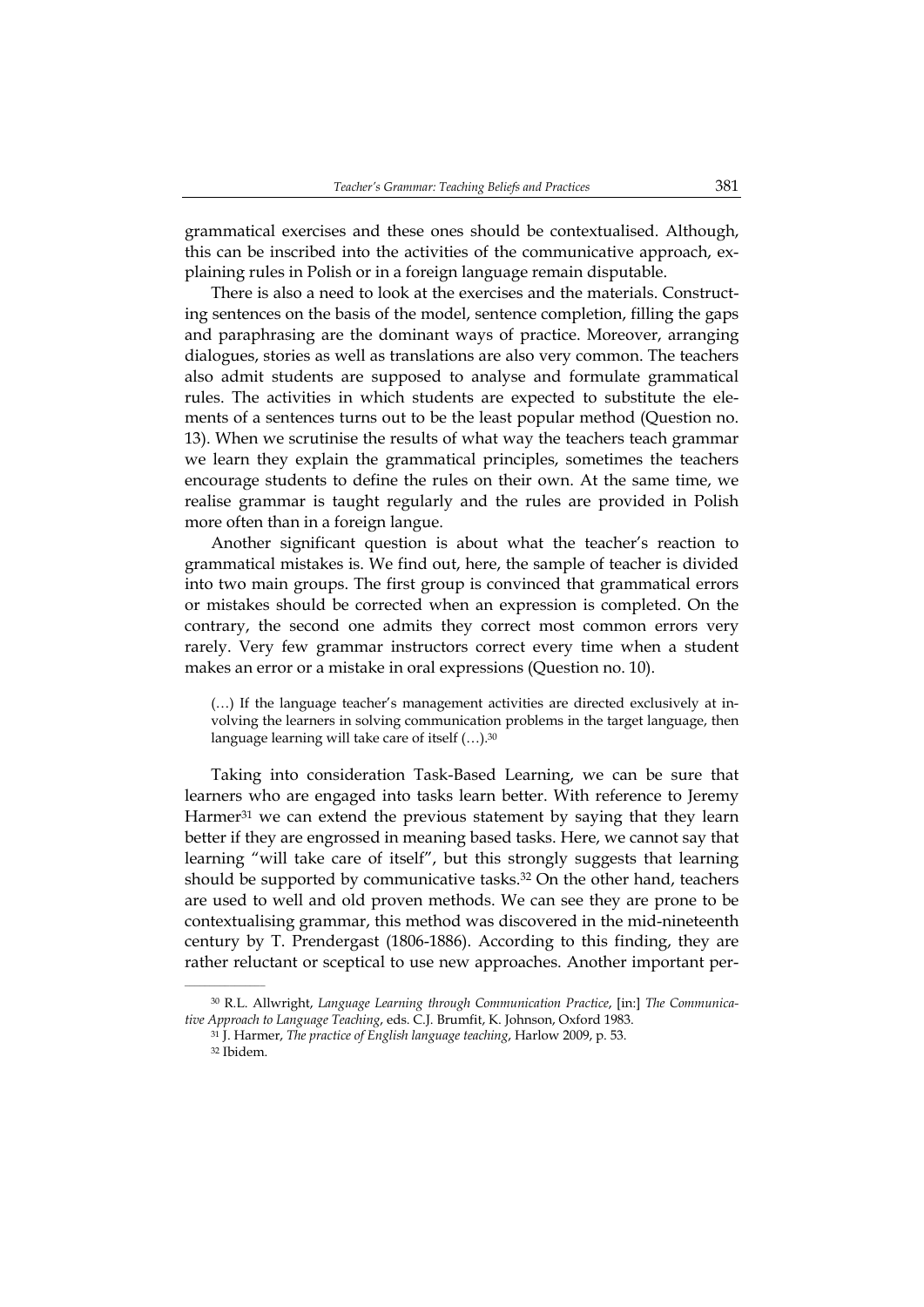spective is adoption of the materials, which means what materials teachers should use to make his or her teaching more successful. Teachers are not only those who chose the materials. Usually, the decision is influenced by the strategies for budgeting and purchasing the whole textbooks as well as policy set by the members of the Ministry of Education. This said, it reminds that teachers must evaluate the materials and be very selective in choosing them. The next finding shows clearly that the lion's share of the teachers use the course resources and expand them with additional grammar exercises (Question no. 14). This result is supported by the following ones in which we realise that textbooks as well as workbooks are chosen, preferably. The same collection underscores the value of supplementary grammar materials which are usually prepared independently or taken form the internet resources (Question no. 19). Many years back, methodologists started arguing about whether teachers should use the coursebooks or not. To some of them their role has been questionable<sup>33</sup>, the others have defended their use.<sup>34</sup>

Now, let us move on to teacher's organisation.

The question whether the teachers teach grammar in systematic way provided us with the answer that grammar is thought regularly and this component of language is an inextricable element of each lesson (Question no. 6). Yet another finding to analyse is what the teacher's opinion is about learning grammar by students. The vast majority of teachers indicates that the reason why their students are succumbed to incorrectness of grammar can be attributed to the teachers' beliefs there are not enough exercises outside school activities and also linguistic correctness is not a priority for them (Question no. 9). Definitely it is significant to ask students what their attitude is to learning grammar, simply, if they like doing this or rather not. According to the sample, the general tendency is that students are not keen on learning grammar. What is more, they justify their opinions by saying that learning grammar is "boring and difficult", "it requires independent, painstaking work at home", "grammar is not needed for communication", "it is a difficult aspect of learning the language" (Question no. 17).

## **Conclusion**

The study seems to support that teaching grammar is present in the process of language development and the instructors consider the structural

<sup>33</sup> R.L. Allwright, *What do we want teaching materials for?* ELT Journal, 1981, 36(1), p. 5-18.

<sup>34</sup> R. O'Neil, *Why use textbooks?* ELT Journal, 1982, 36(2), p. 104-111.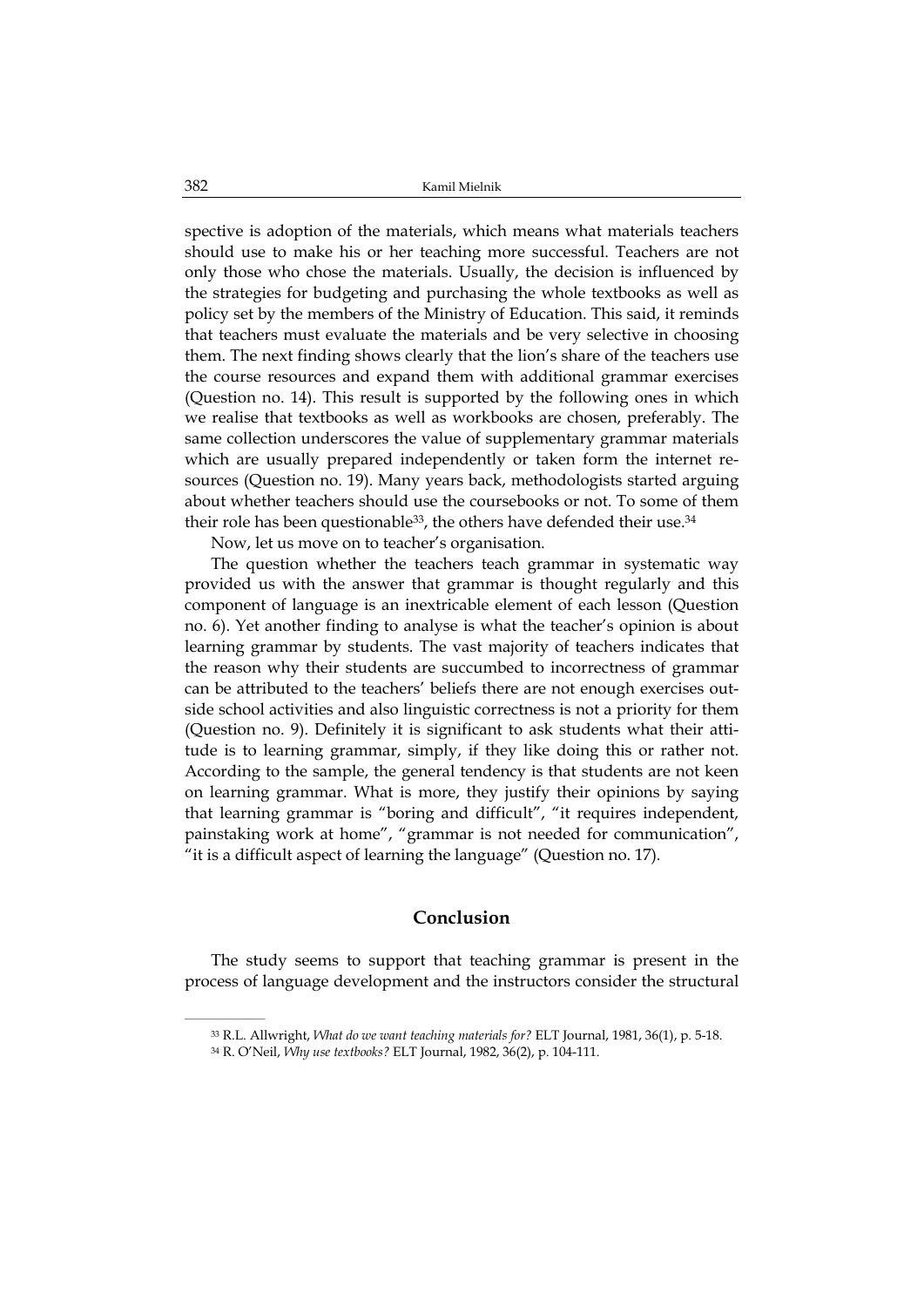part of the language as an inextricable element of teaching. Attention to this investigation allows to say that teacher's grammar teaching and their practices are not far and deeply divergent. What is more, if we refer to *CEFR* and reflect on the findings concerning systematic grammar teaching as well as types of the exercises, we can confirm that teaching is goal-oriented.

They say they hate grammar. Anything, as long as it isn't grammar. One of them. Eric, came to me at the end of the lesson and asked why you can't say 'he doesn't writes. I took a deep breath. It's their sixth year of English and both the syllabus and the book assume that students can take part in discussions on the energy crisis using infinitive constructions. The class does not know about infinitives. Nor do they want to know. It's grammar. Funnily enough they can be very persistent when they there is something they don't understand, but you can never predict when this will happen. I usually try to explain, but of course there is never enough time, because I have to rush on the next class. When I saw them again today I put the form 'he doesn't write' on the blackboard, but Eric seemed to have forgotten his question. In any case, he no longer showed interest in the answer. Instead, someone else challenged me (who is the one being tested?) on 'They did not expect John to find a solution'. "Why "to"?' I managed to explain. It seemed to make a difference for the rest of the lesson.35

This excerpt taken from the collection of teacher's diary may indicate on how important the way of teaching grammar is as teachers are usually exposed to different expectations from students. What is more, the motivation and attitude of the student play a significant role as well. Unfortunately, the vast majority of students find grammar boring and difficult. They often claim it requires painstaking work independently at home and it is not needed for communication. Widely-held, they consider the structural component of language as a difficult aspect of learning. In this respect, teacher's role as a motivator and he or she should teach strategies is still an immutable and undeniable truth. Scrutinizing the findings we can be sure teachers use different materials. They do not limit themselves to the coursebooks or workbooks or even simple grammar exercises but they support their teaching with supplementary materials from the internet. The respondents extend grammar instructing by gamification and interactive, web-based educational platforms. Furthermore, the investigation proves that communicative grammar teaching approach is not a foreign term to the sample of instructors. Question no. 18 clearly presents the answers for the question of how teachers are familiarised with the concept of "communicative approach". Even though, the sentences do not sound academically and they are some-

<sup>35</sup> J. Appel, *Dolmetschen als Ubungsform in der Oberstufe*, In Praxis des Neusprachlichen Unterrichts, 1985, 32(1), p. 54.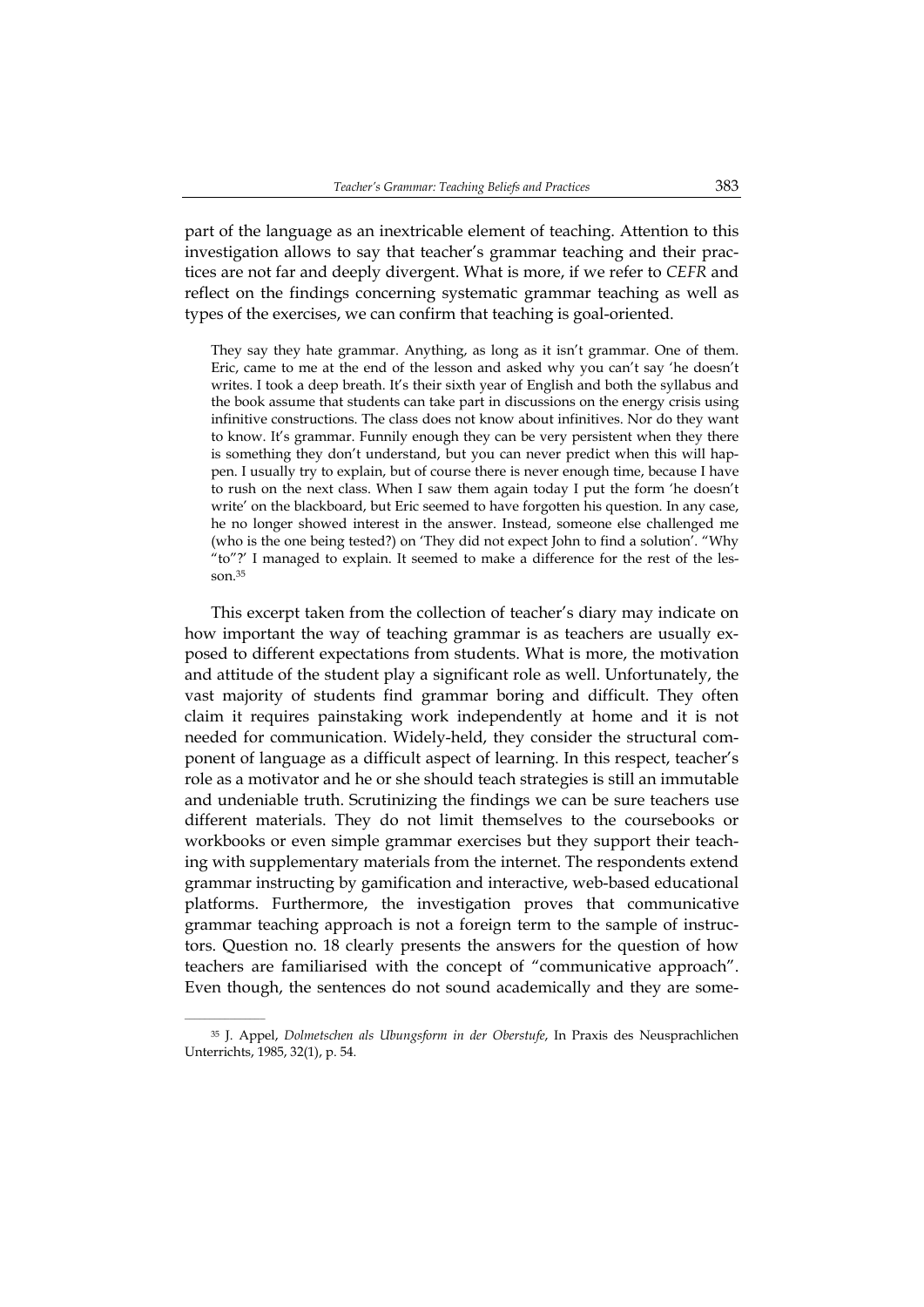times awkward it is safe to say that they fall within the features of communicative language teaching.

The conclusiveness of the study is undermined by its limitations. The sample size is small and it cannot be used to generalise for all L2 teachers. Apart from the fact the sample of teachers is the collection of experienced grammar trainers, however they teach in different school types. This might mean that their ways of conducting the classes require coping with conditions such as difficult material conditions, not homogeneous groups, a limited number of hours or overcrowded groups Some of the findings contradict the hypothesis. A large group of the teachers claims there is too little time in the classroom to practice grammatical structures, on the other hand very few of them set grammatical exercises as a homework assignment. Furthermore, the results showed some inconsistencies in the teachers' stated beliefs, in particular in relation to when it is legitimate to correct the mistake communicative activity to focus on issues of form, and preferred error correction technique.

The results, as well as the limitations mentioned, highlight the need for further studies. Further research, even if does not succeed in providing clear-cut answers to the questions raised in this article, will deepen our understanding of the issues involved and afford better defined provisional specifications. Longitudinal studies that employ qualitative as well as quantitative methods will help to show to what extent there is a relationship between teacher's grammar teaching beliefs and practices.

#### **BIBLIOGRAPHY**

Allwright R.L., *What do we want teaching materials for?* ELT Journal, 1981, 36(1).

- Allwright R.L., *Language Learning through Communication Practice*, [in:] *The Communicative Approach to Language Teaching*, eds. C.J. Brumfit, K. Johnson, Oxford 1983.
- Appel J., *Dolmetschen als Ubungsform in der Oberstufe*, In Praxis des Neusprachlichen Unterrichts, 1985, 32(1).
- Bachman L.F., *What Does Language Testing Have to Offer?* TESOL QUARTERLY, 1991, 25(4).
- Bromley K., *Nine things every teacher should know about words and vocabulary instruction*, Journal of Adolescent and Adult Literacy, 2007, 50.
- Brisk M.E., Harrington M.M., *Literacy and bilingualism: A handbook for all teachers*, Second Edition, London 2007.
- Brumfit C.J., Johnson K. (eds.), *The Communicative Approach to Language, Teaching*, Oxford University Press, Oxford 1979.
- Bulson C., *Reference on the Web: Online Dictionaries*, Booklist, 2010, 106.
- Byrman M., *Teaching and assessing intercultural communicative competence*, Multilingual Matters Ltd, Clevedon 1997.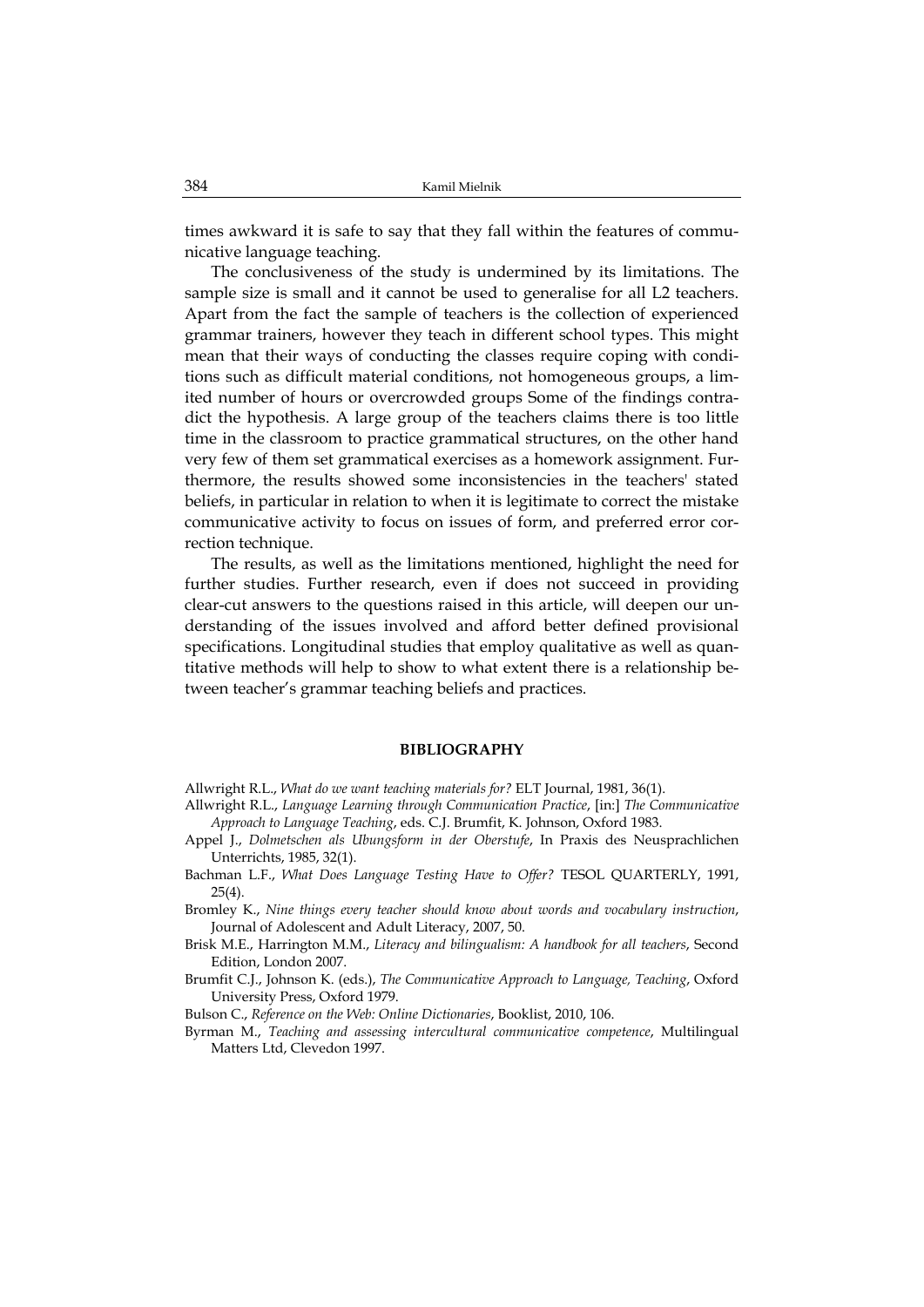- Canale M., Swain M., *Theoretical Bases of Communication Approaches to Second Language Teaching and Testing*, Applied Linguistics, 1980, 1(1).
- Chomsky N., *Rules and Representations*, Cambridge University Press, Cambridge 1980, 1980.
- Chomsky N., *The minimalist program*, MIT Press, Cambridge-Mass-London 1995.
- Clark R.C., Mayer R.E., *E-Learning and the science of instruction: proven guidelines for consumers and designers of multimedia learning*, CA: Jossey-Bass/Pfeiffer, San Francisco 2003.
- *Common European Framework of Reference for Languages*, Language Policy Unit, Strasbourg 2009.
- Cook V., *Second language learning and language teaching*, Hodder Education, London 2008.
- Dudeney G., Hockly N., *How to teach English with technology*, Pearson/Longman, Harlow 2007.
- Ellis R., *Understanding second language acquisition*, Oxford University Press, Oxford-New York 1985.
- Ellis R., *Second Language Acquisition*, Oxford University Press, New York 2002.
- Ellis R., *Second Language Acquisition*, Oxford University Press, Oxford 2012.
- Feez, *Text-based syllabus design*, Sydney 1998, 17.
- Harmer J., *The practice of English language teaching*, England: Pearson/Longman, Harlow 2009.
- Hawkins E., *Awareness of Language: An Introduction*, Cambridge University Press, Cambridge 1984.
- Hendricks N., *An E-Learning Collaborative Environment: Learning within a Masters in Education Programme*, International Journal on E-Learning, 2012, 11.
- Howatt A.P.R., *A History of English Language Teaching*, Oxford University Press, Oxford 1984.
- Jarrell D., Freiermuth M.R., *The Motivational Power Of Internet Chat*, RELC Journal, 2005, 36.
- Komorowska M., *Metodyka nauczania języków obcych*, Fraszka Edukacyjna, Warszawa 2009.
- Lado R., *Language teaching: a scientific approach*, McGraw-Hill, New York 1964.
- Lightbown P.M., Spada N., *How languages are learned*, Oxford University Press, Oxford-New York 1999.
- Littlewood W., *Communicative language teaching: An introduction*, Cambridge University Press, Cambridge 1981.
- MacDonald J., Ebrary Inc., *Blended learning and online tutoring planning learner support and activity design*, VT: Gower, Aldershot-Burlington 2008.
- McDonough J., Shaw C., *Materials and Methods in ELT: A Teacher's Guide*, Applied Language Studies, Wiley, 2003.
- McDonough J., Shaw C., *Materials and Methods in ELT*, Blackwell Publishing, Oxford 2009.
- Nunan D., *Communicative Language Teaching: Making it work*, ELT Journal, 1987, 41(2).

O'Neil R., *Why use textbooks?* ELT Journal, 1982, 36(2).

- Pollack M., *Class Dismissed*, Library Journal, 2005, 130.
- Richards J., Rodgers T.S., *Approaches and Methods in Language Teaching*, Cambridge University Press, Cambride 2001.
- Songhao H., Saito K., Maeda T., Kubo T., *Evolution from Collaborative Learning to Symbiotic E-Learning: Creation of New E-Learning Environment for Knowledge Society*, Online Submission, 2011.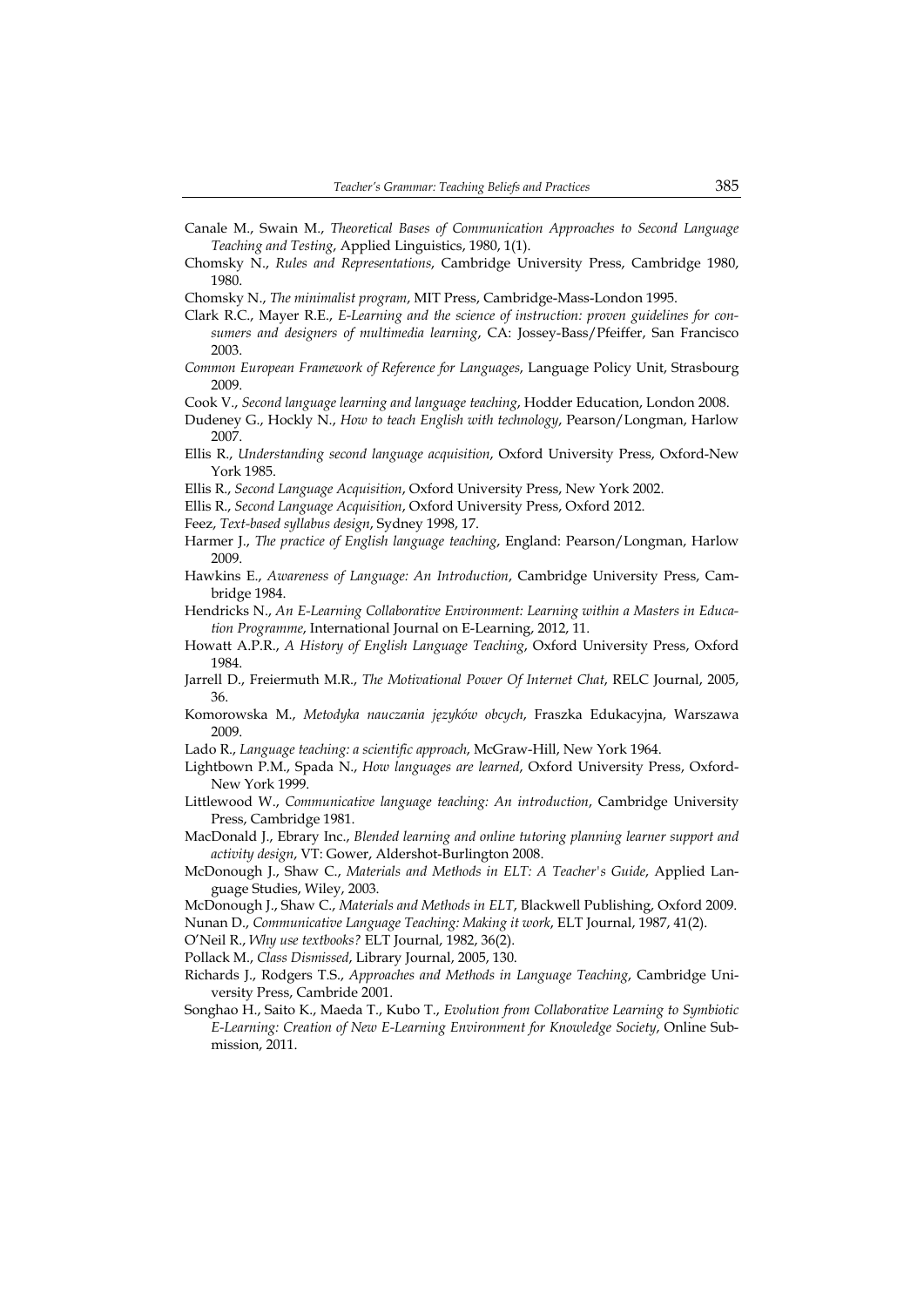Staley L., *Maximizing E-Learning*, Library Journal, 2006, 131.

- Trier J., *"Cool" engagements with YouTube:* Part 1, Journal of Adolescent and Adult Literacy, 2007, 50.
- Ur P., *A course in English language teaching*, Cambridge University Press, Cambridge 2012.
- Wilson K., *Virtual Seminars in European Studies: A Model for Collaborative Learning*, Computers and the Humanities, 2000, 34.
- Yule G., *The study of language*, Cambridge University Press, Cambridge-New York 2010.

### **APPENDICES**

Table 1

The Common European Framework divides learners into three broad divisions that can be divided into six levels The CEFR describes what a learner is supposed to be able to do in reading, listening, speaking and writing at each level

| Le-<br>vel<br>gro-<br>up | Level<br>group<br>name | Level          | Level<br>name | Description                                            |
|--------------------------|------------------------|----------------|---------------|--------------------------------------------------------|
| $\mathbf{A}$             | <b>Basic</b>           | A <sub>1</sub> | <b>Break-</b> | Can understand and use familiar everyday expres-       |
|                          | <b>User</b>            |                | through       | sions and very basic phrases aimed at the satisfaction |
|                          |                        |                | or be-        | of needs of a concrete type.                           |
|                          |                        |                | ginner        | Can introduce him/herself and others and can ask       |
|                          |                        |                |               | and answer questions about personal details such as    |
|                          |                        |                |               | where he/she lives, people he/she knows and things     |
|                          |                        |                |               | he/she has.                                            |
|                          |                        |                |               | Can interact in a simple way provided the other        |
|                          |                        |                |               | person talks slowly and clearly and is prepared to     |
|                          |                        |                |               | help.                                                  |
|                          |                        | A2             | <b>Way</b>    | Can understand sentences and frequently used ex-       |
|                          |                        |                | stage or      | pressions related to areas of most immediate rele-     |
|                          |                        |                | elemen-       | vance (e.g. very basic personal and family informa-    |
|                          |                        |                | tary          | tion, shopping, local geography, employment).          |
|                          |                        |                |               | Can communicate in simple and routine tasks requir-    |
|                          |                        |                |               | ing                                                    |
|                          |                        |                |               | a simple and direct exchange of information on fa-     |
|                          |                        |                |               | miliar and routine matters.                            |
|                          |                        |                |               | Can describe in simple terms aspects of his/her        |
|                          |                        |                |               | background, immediate environment and matters in       |
|                          |                        |                |               | areas of immediate need.                               |
| B                        | Inde-                  | B1             | Thresh-       | Can understand the main points of clear standard       |
|                          | de-                    |                | old or        | input on familiar matters regularly encountered in     |
|                          | pen-                   |                | inter-        | work, school, leisure, etc.                            |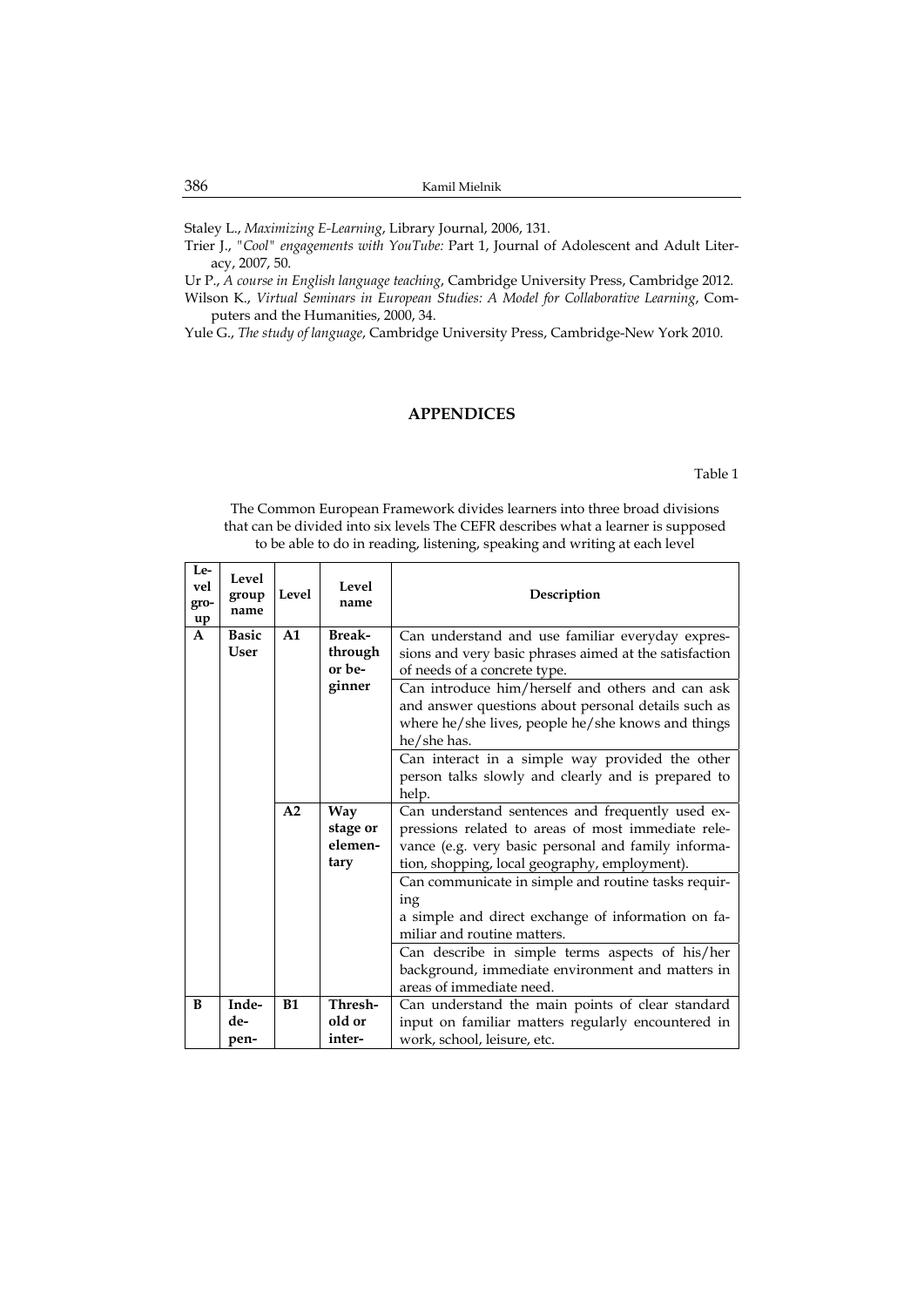| Le-<br>vel<br>gro-<br>up | Level<br>group<br>name | Level           | Level<br>name             | Description                                                                                                                                                                                                                                                                                              |
|--------------------------|------------------------|-----------------|---------------------------|----------------------------------------------------------------------------------------------------------------------------------------------------------------------------------------------------------------------------------------------------------------------------------------------------------|
|                          | dent<br><b>User</b>    |                 | mediate                   | Can deal with most situations likely to arise while<br>travelling in an area where the language is spoken.                                                                                                                                                                                               |
|                          |                        |                 |                           | Can produce simple connected text on topics that are<br>familiar or of personal interest.                                                                                                                                                                                                                |
|                          |                        |                 |                           | Can describe experiences and events, dreams, hopes<br>and ambitions and briefly give reasons and explana-<br>tions for opinions and plans.                                                                                                                                                               |
|                          |                        | B2              | Vantage<br>or up-<br>per  | Can understand the main ideas of complex text on<br>both concrete and abstract topics, including technical<br>discussions in his/her field of specialisation.                                                                                                                                            |
|                          |                        |                 | inter-<br>mediate         | Can interact with a degree of fluency and spontane-<br>ity that makes regular interaction with native speak-<br>ers quite possible without strain for either party.                                                                                                                                      |
|                          |                        |                 |                           | Can produce clear, detailed text on a wide range of<br>subjects and explain a viewpoint on a topical issue<br>giving the advantages and disadvantages of various<br>options.                                                                                                                             |
| $\mathsf{C}$             | Profi-<br>fi-          | C1              | Effec-<br>tive            | Can understand a wide range of demanding, longer<br>texts, and recognise implicit meaning.                                                                                                                                                                                                               |
|                          | cient<br><b>User</b>   |                 | Opera-<br>tional          | Can express ideas fluently and spontaneously with-<br>out much obvious searching for expressions.                                                                                                                                                                                                        |
|                          |                        |                 | Profi-<br>ciency          | Can use language flexibly and effectively for social,<br>academic and professional purposes.                                                                                                                                                                                                             |
|                          |                        |                 | or ad-<br>vanced          | Can produce clear, well-structured, detailed text on<br>complex subjects, showing controlled use of organ-<br>isational patterns, connectors and cohesive devices.                                                                                                                                       |
|                          |                        | $\overline{C2}$ | <b>Mastery</b><br>or pro- | Can understand with ease virtually everything heard<br>or read.                                                                                                                                                                                                                                          |
|                          |                        |                 | ficiency                  | Can summarise information from different spoken<br>and written sources, reconstructing arguments and<br>accounts in a coherent presentation.<br>Can express him/herself spontaneously, very flu-<br>ently and precisely, differentiating finer shades of<br>meaning even in the most complex situations. |

Table 2

The Common European Framework Grammatical Accuracy

|                | <b>GRAMMATICAL ACCURACY</b>                                                     |
|----------------|---------------------------------------------------------------------------------|
| C <sub>2</sub> | Maintains consistent grammatical control of complex language, even while        |
|                | attention is otherwise engaged (e.g. in forward planning, in monitoring others' |
|                | reactions).                                                                     |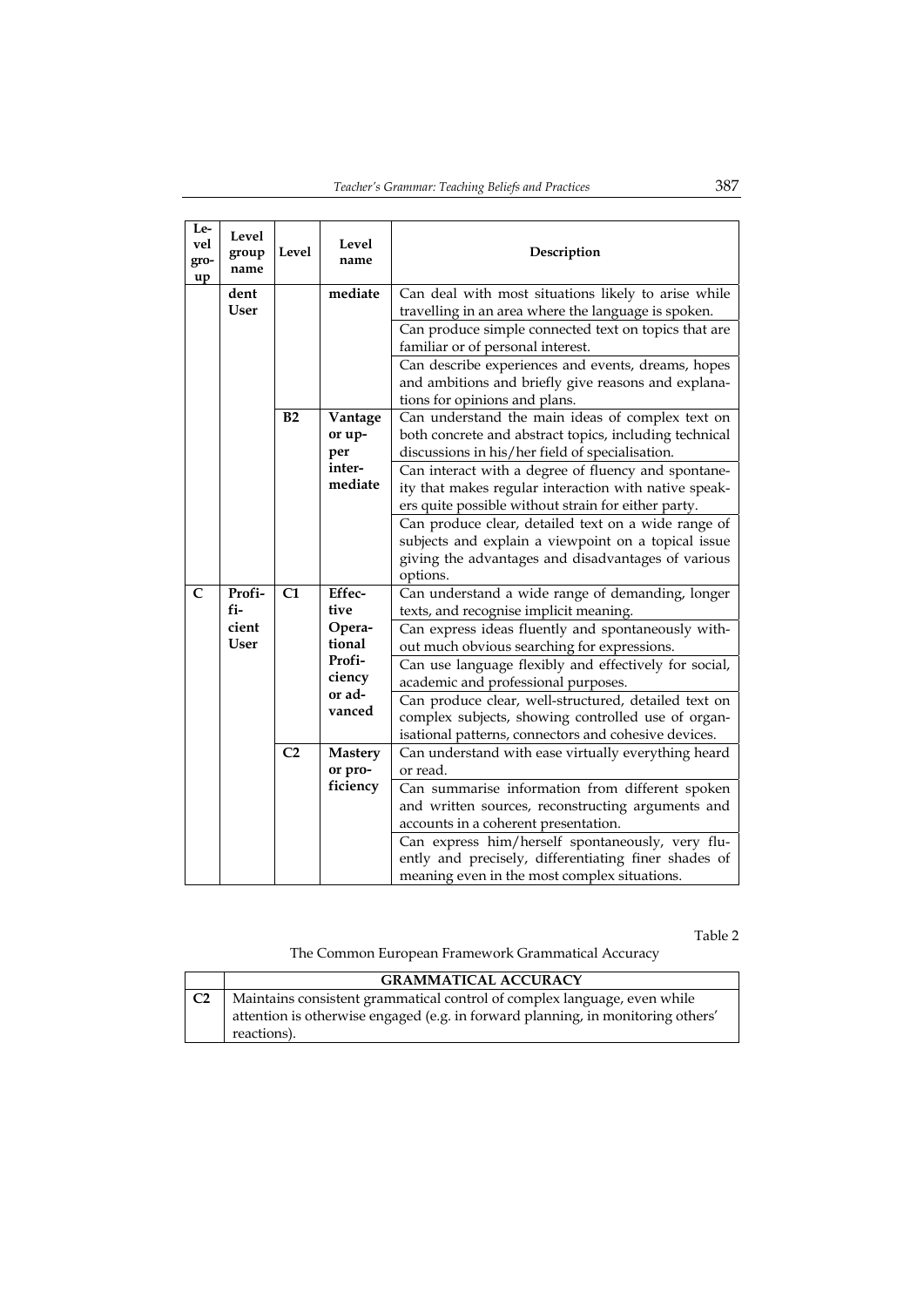|                | <b>GRAMMATICAL ACCURACY</b>                                                      |
|----------------|----------------------------------------------------------------------------------|
| C <sub>1</sub> | Consistently maintains a high degree of grammatical accuracy; errors are rare    |
|                | and difficult to spot.                                                           |
| B2             | Good grammatical control; occasional 'slips' or non-systematic errors and minor  |
|                | flaws in sentence structure may still occur, but they are rare and can often be  |
|                | corrected in retrospect.                                                         |
|                | Shows a relatively high degree of grammatical control. Does not make mistakes    |
|                | which lead to misunderstanding.                                                  |
| <b>B1</b>      | Communicates with reasonable accuracy in familiar contexts; generally good       |
|                | control though with noticeable mother tongue influence. Errors occur, but it is  |
|                | clear what he/she is trying to express.                                          |
|                | Uses reasonably accurately a repertoire of frequently used 'routines' and pat-   |
|                | terns associated with more predictable situations.                               |
| A2             | Uses some simple structures correctly, but still systematically makes basic mis- |
|                | takes - for example tends to mix up tenses and forget to mark agreement; never-  |
|                | theless, it is usually clear what he/she is trying to say.                       |
| A1             | Shows only limited control of a few simple grammatical structures and sentence   |
|                | patterns in a learnt repertoire.                                                 |

| Question                           | <b>SKILL</b>    | 2            | 3 | 4  |    |
|------------------------------------|-----------------|--------------|---|----|----|
| Determine the importance of taught | grammar         |              |   | 15 |    |
| skills                             | vocabulary      |              |   |    | 21 |
| $(1 =$ least important             | <b>Speaking</b> | $\mathbf{0}$ | 4 | 8  | 20 |
| $5 =$ most important)              | reading         | 6            |   | 11 |    |
|                                    | Listening       |              |   | 8  |    |

| Question                         | Time                  | <b>Respondents</b> |
|----------------------------------|-----------------------|--------------------|
| During one lesson, how much time | Over 75%              |                    |
| do you spend on teaching grammar | About 50%             |                    |
|                                  | Less than 25%         | 13                 |
|                                  | I don't teach grammar |                    |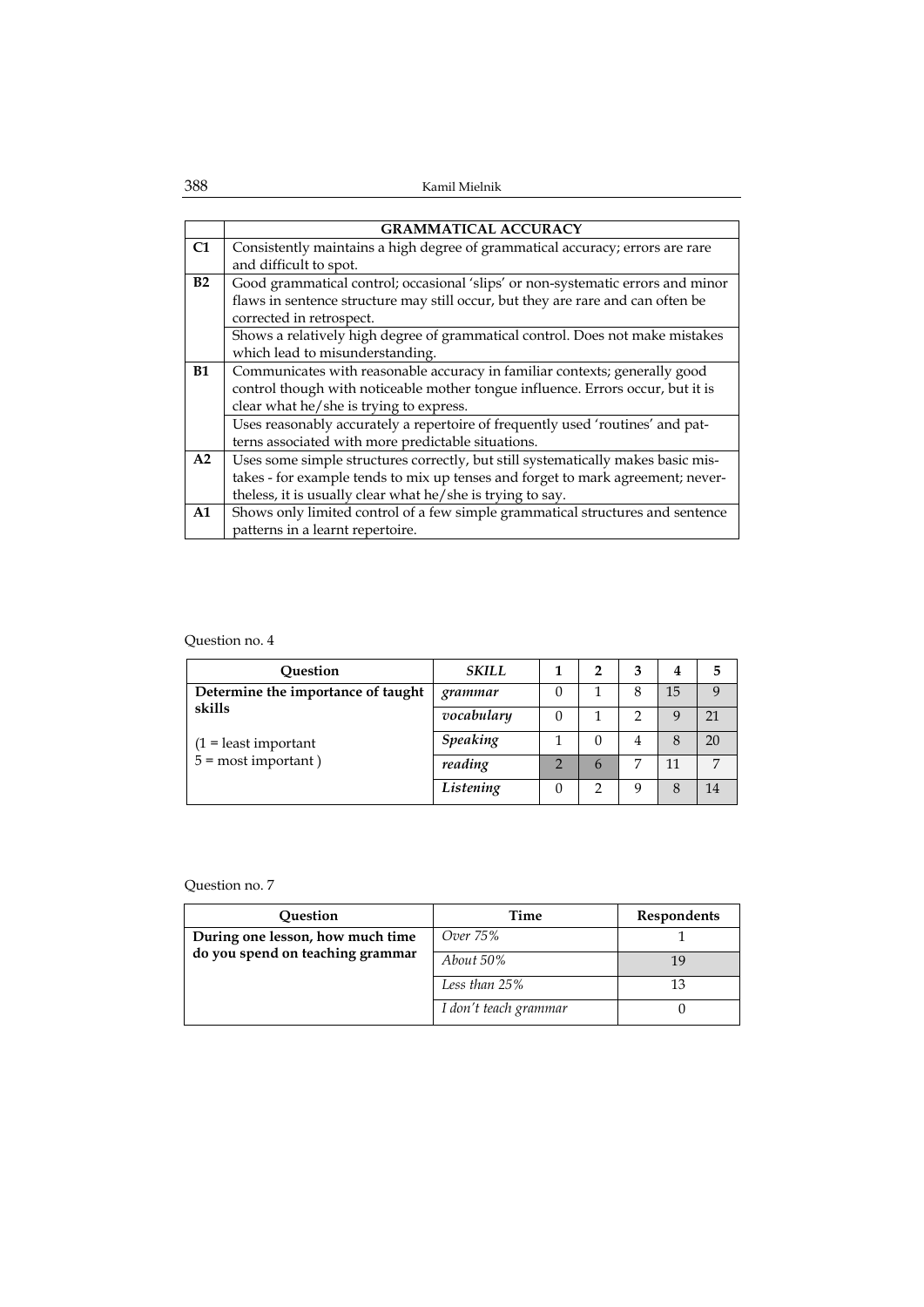| Question                    | Answer                                                                                                    | Respondents |
|-----------------------------|-----------------------------------------------------------------------------------------------------------|-------------|
| I teach grammar<br>because: | "is a necessary and important part of lan-<br>guage learning"                                             | 15          |
|                             | "teaching it, is included in the curriculum"                                                              | 5           |
|                             | "knowing it, is helpful for in language<br>learning"                                                      | 8           |
|                             | "is a prerequisite for good communication"                                                                | 5           |
|                             | "it is hard to say"                                                                                       | $\Omega$    |
|                             | " I do not teach grammar systematically,<br>because it is not relevant in the final lan-<br>guage exams " | $\Omega$    |
|                             | "different reason"                                                                                        | $\Omega$    |

| Question          | Answer                                                                        |  |  |
|-------------------|-------------------------------------------------------------------------------|--|--|
| In your opinion,  | Presenting the structures in the dialogues, etc., and an immediate            |  |  |
| what does it mean | training of these structures in their own dialogues, etc.                     |  |  |
| to teach grammar  | make students aware that in everyday situations all the time, we use          |  |  |
| with the "commu-  | a variety of grammatical form                                                 |  |  |
| nicative          | Context-based dialogs without a detailed translation of the rules of          |  |  |
| approach"?        | grammar, learning through conversation, reading, repeating sentences          |  |  |
|                   | (drills)                                                                      |  |  |
|                   | Grammatical structures are used and practiced by the students in              |  |  |
|                   | situations requiring verbal communication                                     |  |  |
|                   | Using grammatical structures in specific expressions used in a given          |  |  |
|                   | context, in the case of a communication.                                      |  |  |
|                   | Means learning grammar, much less consciously and unconsciously,              |  |  |
|                   | which in my opinion is not the best solution. The best solutions are          |  |  |
|                   | compatible with the principle of the "golden mean"                            |  |  |
|                   | teaching grammar in specific communicative situations, grammar is             |  |  |
|                   | designed for the correct communication                                        |  |  |
|                   | Understanding the structure of language and their proper application          |  |  |
|                   | gives possibility to communicate correctly                                    |  |  |
|                   | In the dialogues using the given structures.                                  |  |  |
|                   | Discovering rules during communication.                                       |  |  |
|                   | Paying attention to basic principles                                          |  |  |
|                   | The ability to properly react in different situations.                        |  |  |
|                   | The use of grammatical structures in the dialogues, games and activi-<br>ties |  |  |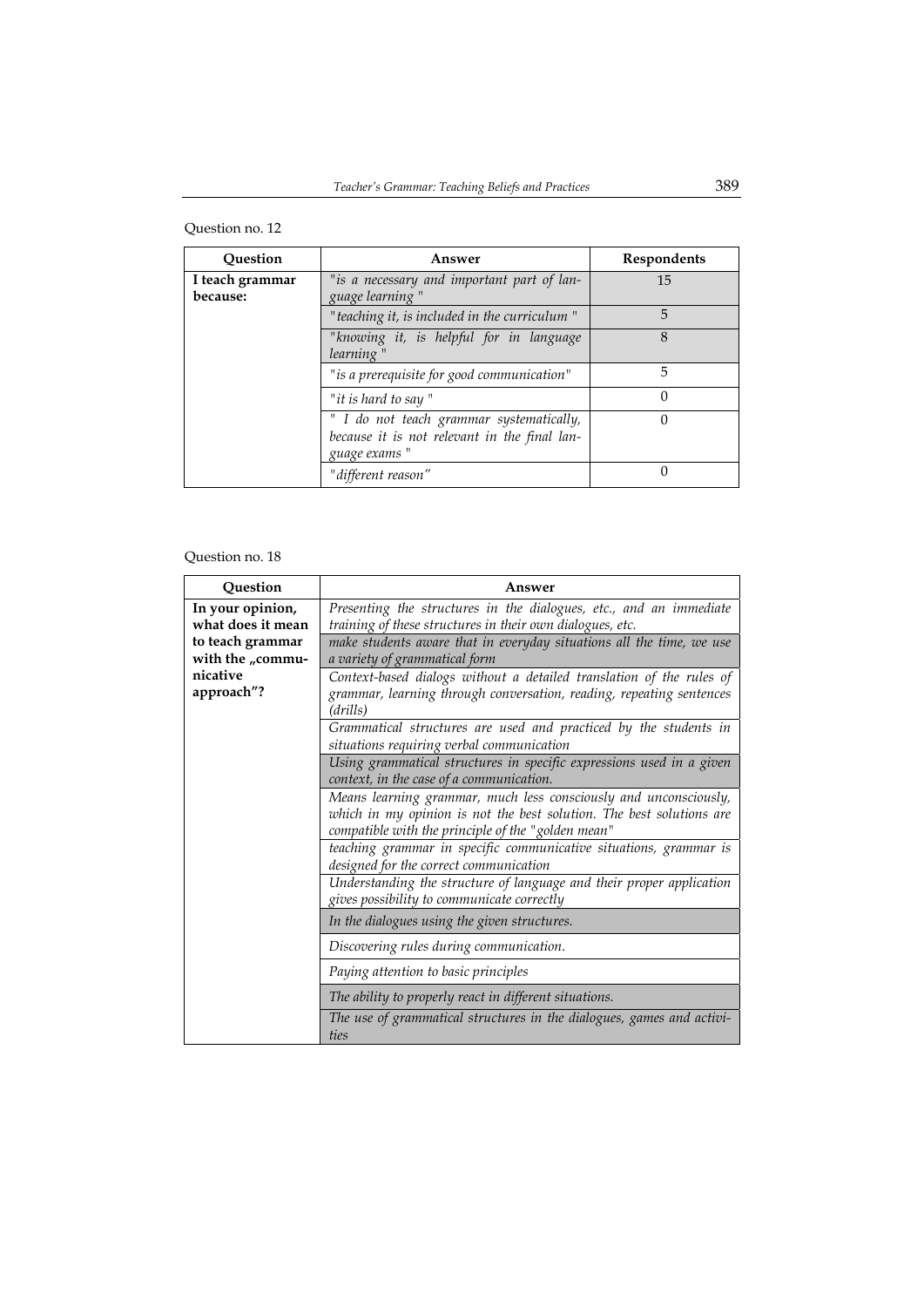| Ouestion                              | Answer                                        | <b>Choices</b>                                                                                                                                         |
|---------------------------------------|-----------------------------------------------|--------------------------------------------------------------------------------------------------------------------------------------------------------|
| In my opinion the                     | " to explain rules in Polish"                 | 12                                                                                                                                                     |
| best way of teach-<br>ing grammar is. | "to explain rules in a foreign lan-<br>guage" | 4                                                                                                                                                      |
| (multiple choice)                     | "to teach grammar by contextuali-<br>sation"  | 29                                                                                                                                                     |
|                                       | "numerous grammatical exercies "              | 30                                                                                                                                                     |
|                                       | "different method (state here):               | depending on the group<br>level, at the lowest levels,<br>refer to the Polish language,<br>to make them aware that<br>how and what they say<br>matters |

## Question no. 13

| Ouestion                                | Answer                                            | <b>Choices</b> |
|-----------------------------------------|---------------------------------------------------|----------------|
| What tech-                              | Paraphrasing/transformations                      | 17             |
| niques/exercises do<br>you use to teach | Analysing and formulating the rules of grammar    | 13             |
| grammar?                                | substitution                                      | h              |
| (multiple choice)                       | Constructing sentences on the basis of the model  | 19             |
|                                         | developing, sentence completion, filling the gaps | 17             |
|                                         | translation of sentences                          | 10             |
|                                         | arranging dialogues, stories using grammar rules  | 12             |

| Question           | Answer                                                 | <b>Choices</b> |
|--------------------|--------------------------------------------------------|----------------|
| In what way do you | I organize regular lessons focused on selected aspects |                |
| teach grammar?     | of grammar                                             |                |
|                    | I always explain rules and principles in Polish        | 3              |
| (multiple choice)  | I always explain rules and principles in English       | っ              |
|                    | I never explain grammatical rules, students discover   | $\theta$       |
|                    | them on their own.                                     |                |
|                    | Sometimes I explain the rules, sometimes I encour-     | 21             |
|                    | age students to define the rules on their own          |                |
|                    | Grammar is less important element in my method of      |                |
|                    | teaching                                               |                |
|                    | I regularly set grammatical tasks as a homework        |                |
|                    | assignment                                             |                |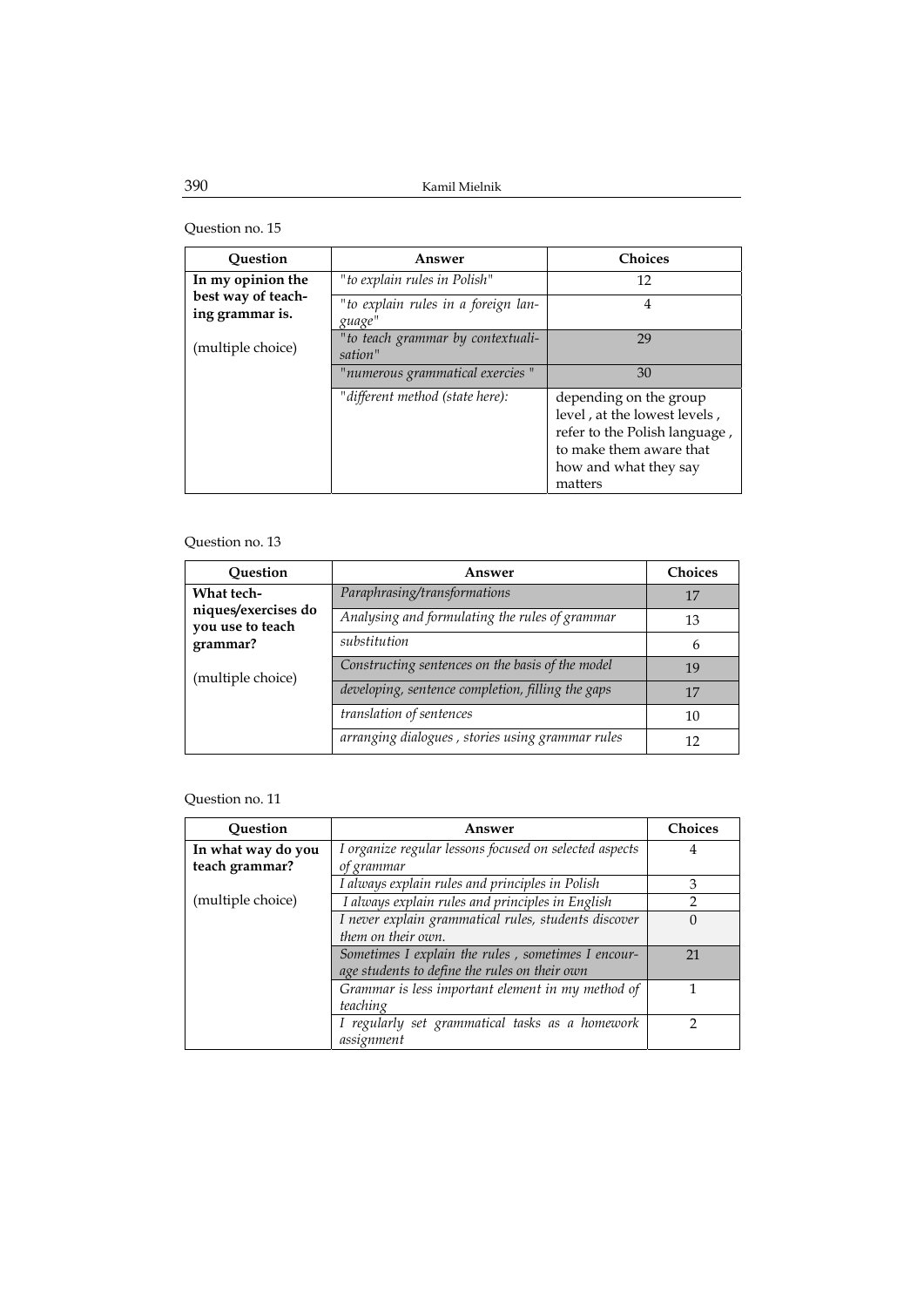| Question                         | Answer                                                                                         | <b>Choices</b> |
|----------------------------------|------------------------------------------------------------------------------------------------|----------------|
| How do you<br>react to students' | mostly I correct every time, when a student makes an<br>error or a mistake in oral expressions |                |
| grammatical                      | mostly I correct the completed expression                                                      | 16             |
| errors and mis-<br>takes?        | Hardly ever do I correct the most common errors                                                | 11             |
|                                  | more often I do not correct them, because the most<br>important is communication               |                |

### Question no. 14

| Question          | Answer                                                   | Respondents |
|-------------------|----------------------------------------------------------|-------------|
| Do you expand     | I only use the course materials (e.g. textbook and exer- |             |
| grammar exer-     | cises)                                                   |             |
| cises with addi-  | I use the course materials and expand them with addi-    | 31          |
| tional materials  | tional grammar exercises                                 |             |
| or you teach with |                                                          |             |
| the course mate-  |                                                          |             |
| rials only?       |                                                          |             |

## Question no. 19

| Ouestion                                                              | Answer                                        | <b>Choices</b>                                                                                                        |
|-----------------------------------------------------------------------|-----------------------------------------------|-----------------------------------------------------------------------------------------------------------------------|
| What materials                                                        | "textbook"                                    | 31                                                                                                                    |
| do you use in<br>your work to<br>develop linguis-<br>tic correctness? | "workbook "                                   | 27                                                                                                                    |
|                                                                       | "supplementary materials from the internet"   | 22                                                                                                                    |
|                                                                       | "grammar materials prepared for the students" | 24                                                                                                                    |
| (multiple choice)                                                     | " audio-video meterials "                     | 17                                                                                                                    |
|                                                                       | "other (please specify)"                      | Exercises on<br>edu plat-<br>forms, lan-<br>guage games,<br>songs, stories,<br>independently<br>prepared<br>materials |

| Question                    | Answer | <b>Choices</b> |
|-----------------------------|--------|----------------|
| Do you teach                | "yes"  | 30             |
| grammar sys-<br>tematically | "no"   |                |